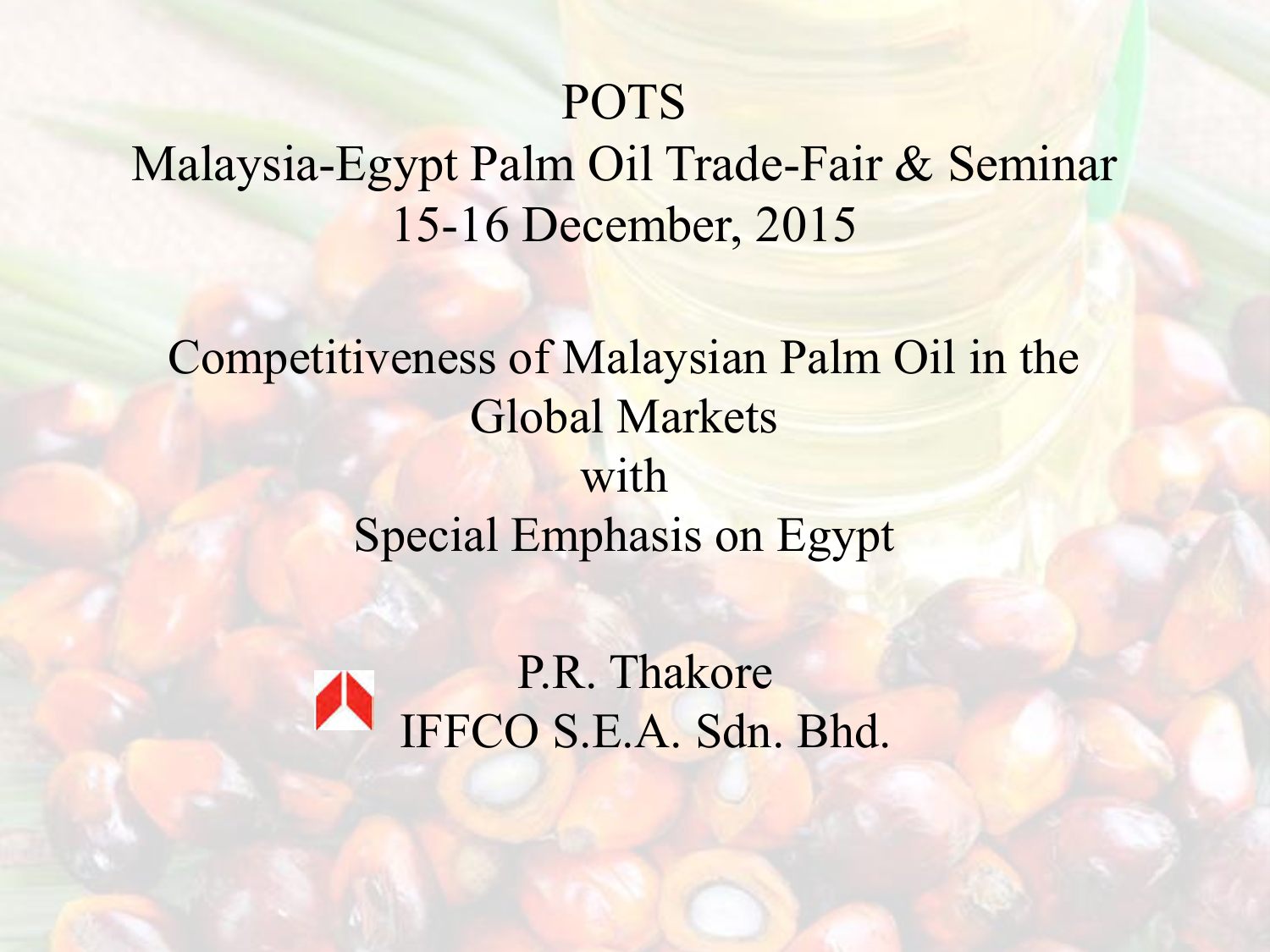

Competitiveness

The ability of a commodity to meet the quality standards of the local and world markets at prices that are competitive and provide adequate returns on the resources employed or consumed in producing it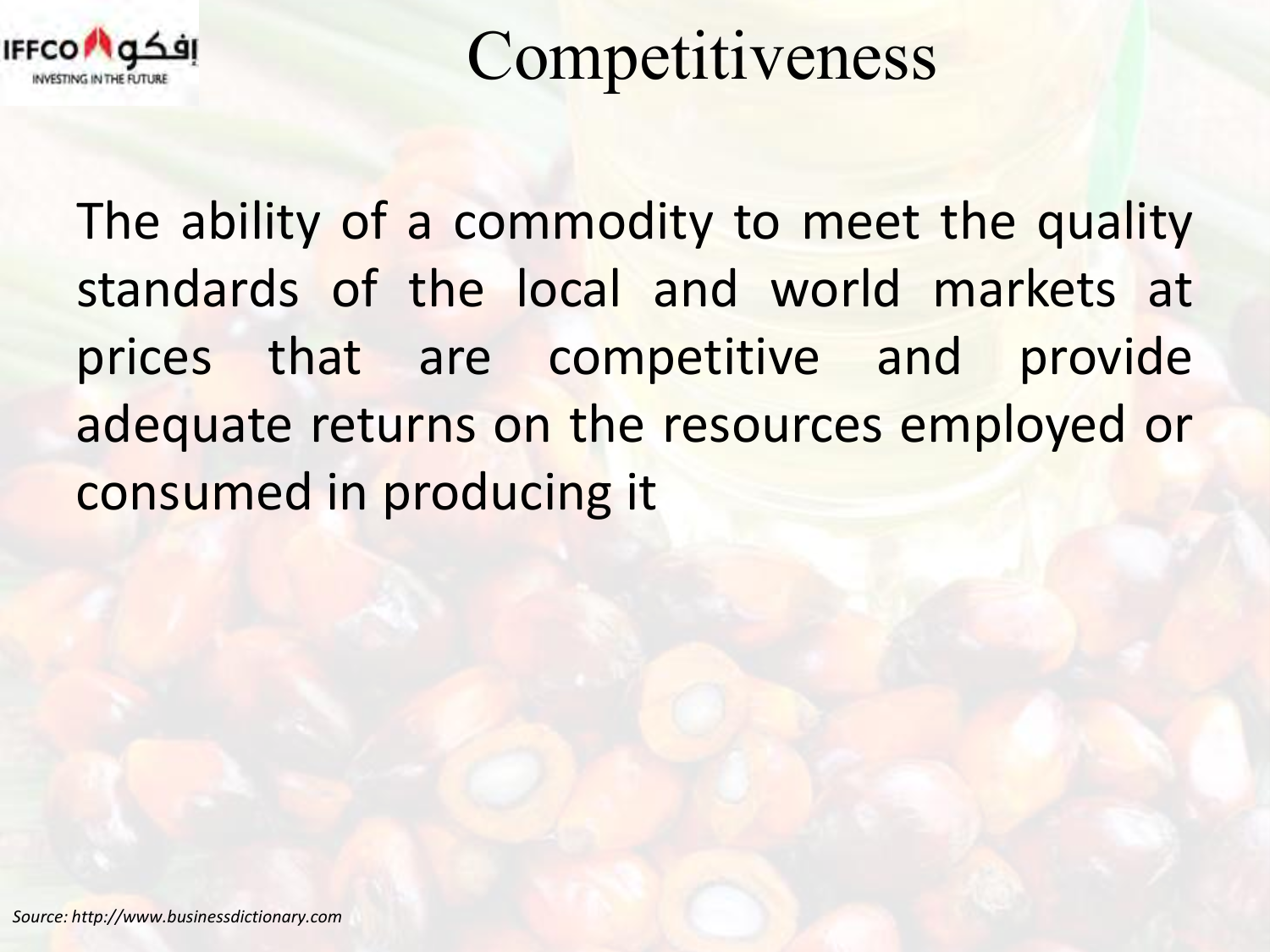## Factors Affecting Competitiveness in Agriculture

- Technology
- Input Costs & Productivity of Land
- Economies of scale
- External Factors (Tariff barriers, FTAs, Mandates etc.)
- Marketing

### **Competitiveness = f(technology, input costs, economies of scale, ext. factors, marketing)**

| <b>Competitiveness Index</b>  |            |                   |                |               |           |       |  |
|-------------------------------|------------|-------------------|----------------|---------------|-----------|-------|--|
| Edible Oil                    | Technology | <b>Input Cost</b> | Econ. of scale | External Fac. | Marketing | Score |  |
| Canola & Rapeseed Oil         |            | X                 |                |               |           |       |  |
| Soya Oil (Brazil & Argentina) |            | X                 |                |               |           |       |  |
| Sunflower Oil                 |            | X                 |                | X             |           |       |  |
| Palm Oil                      |            |                   |                |               |           |       |  |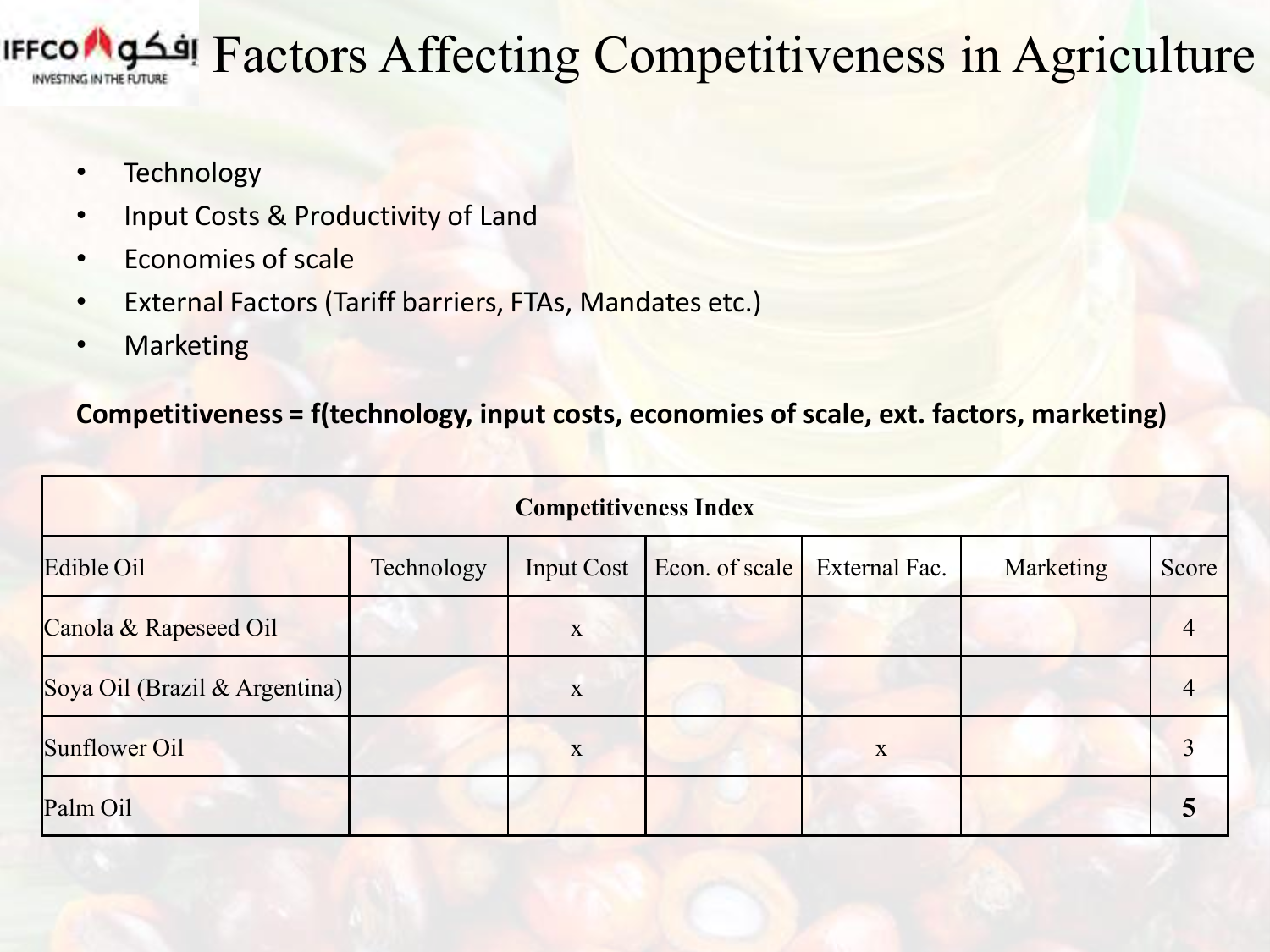

# Productivity of Major Oils



Palm Oil has the maximum production per hectare of land among 7 major oils

*Source: http://www.socfin.com/Files/media/News/Memo-Oil-Palm-GB.pdf*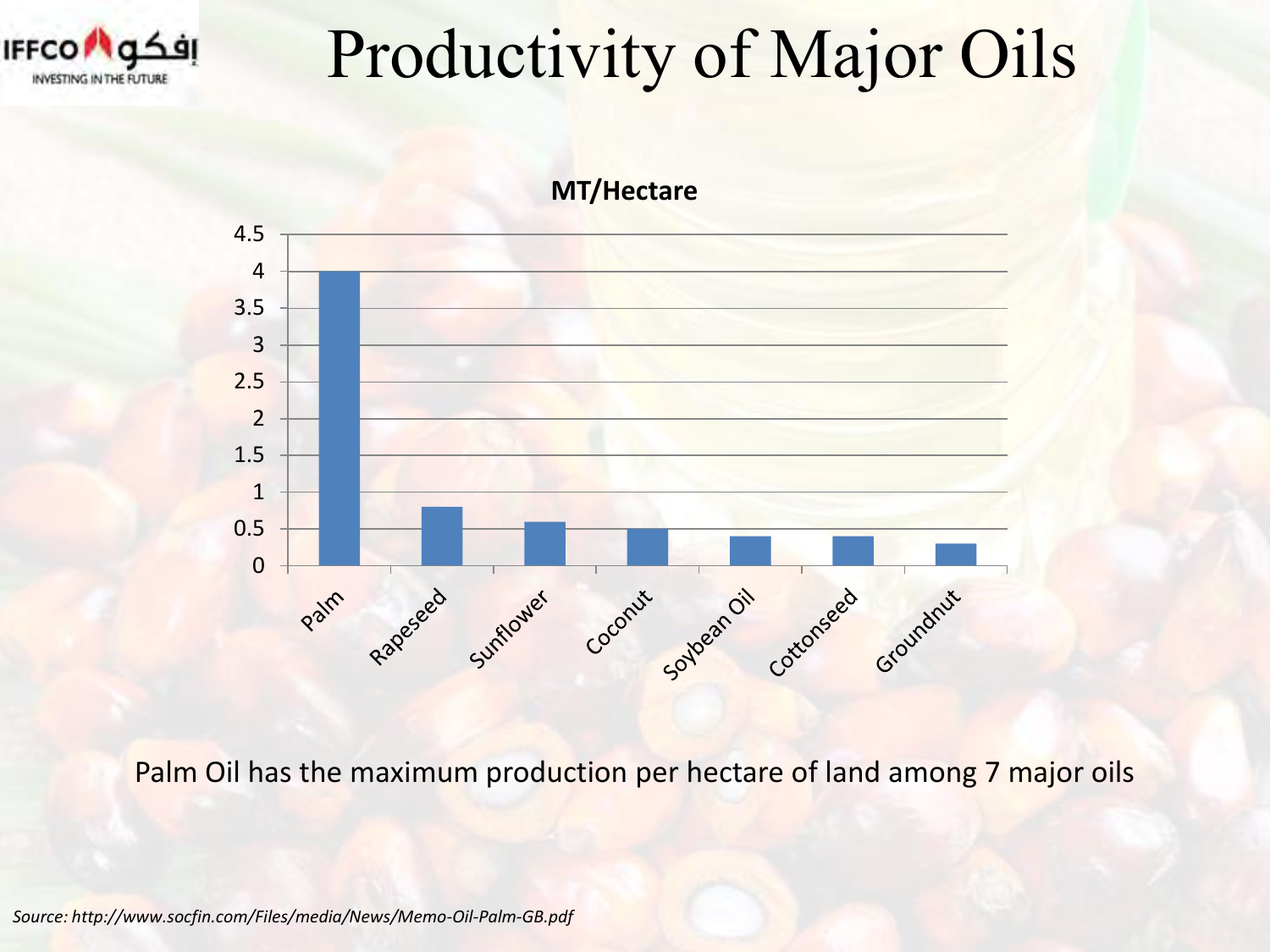

# Productivity of Major Oils

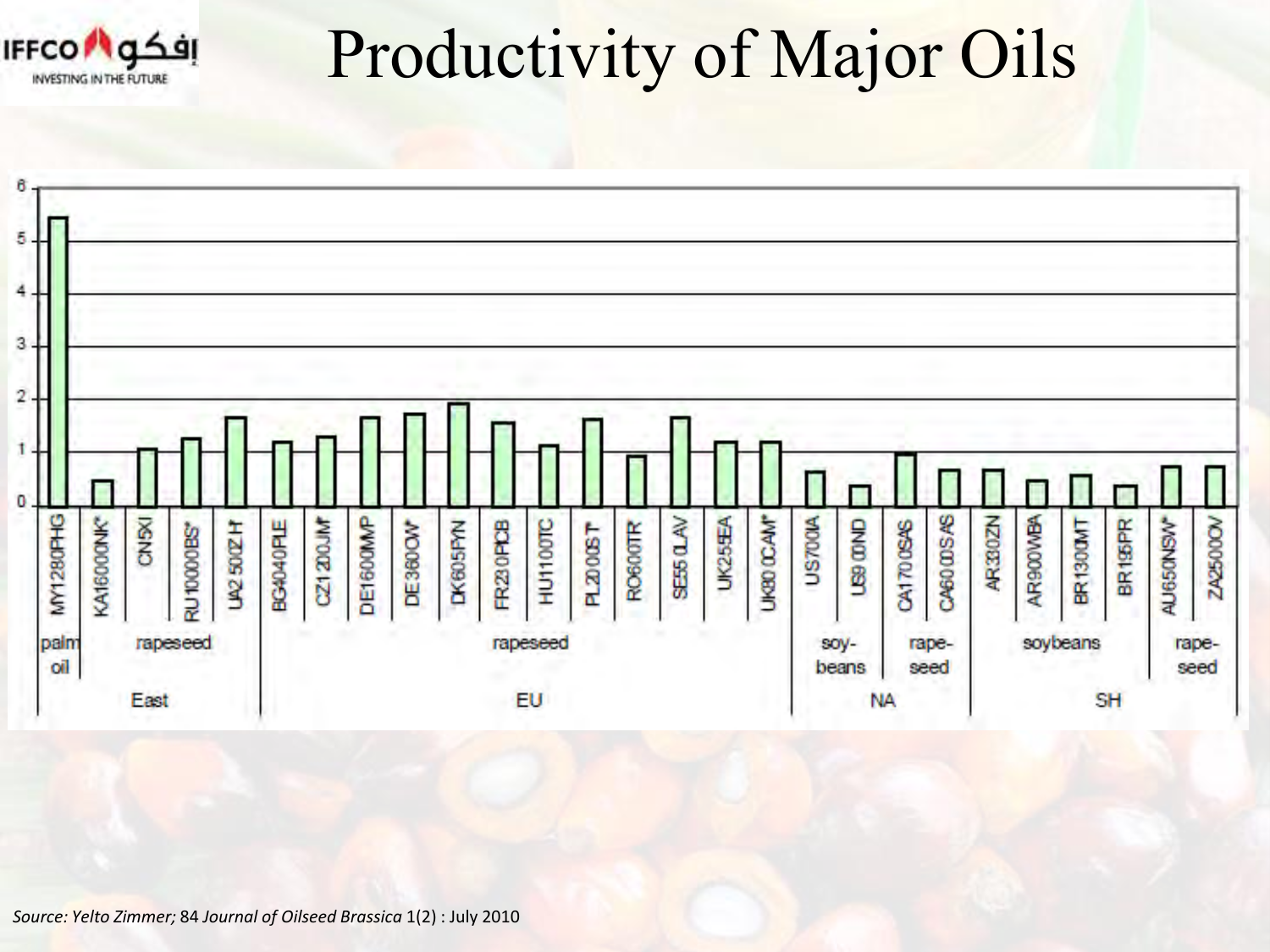

## Production Cost Per Ton of Oil

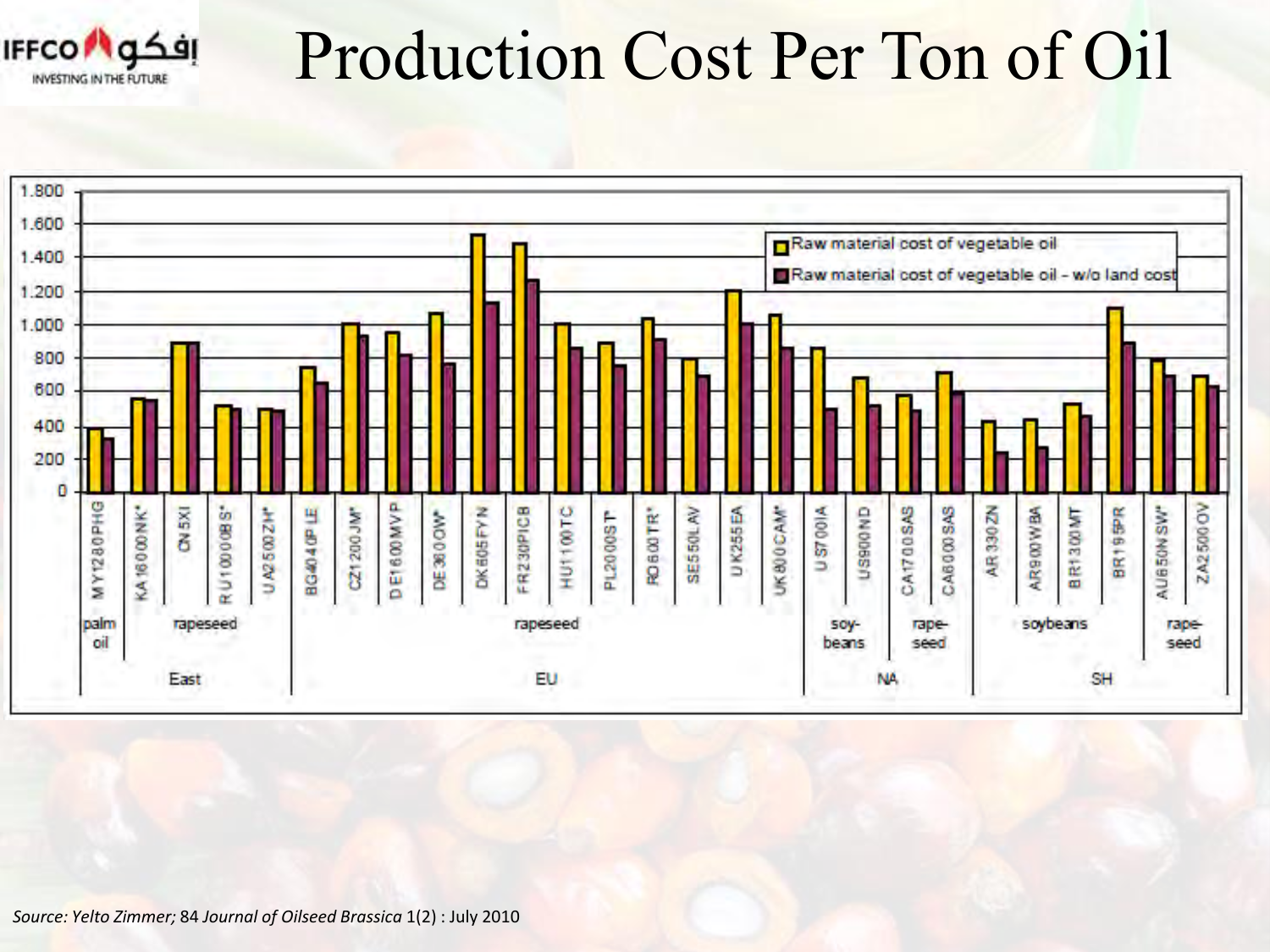

# Agricultural Land Use

**Global Agricultural Land**



Out of the 4.6 billion hectares of total agricultural land available, 1.3 billion hectares is arable

*Total = 4.6 billion hectares* 

From the arable land, the total land used by oilseeds is 258.90 million hectares

Palm oil uses **only 5.5%** of the total land used by oilseeds

#### **Agricultural land by oilseed production**



*Total = 258.9 million hectares*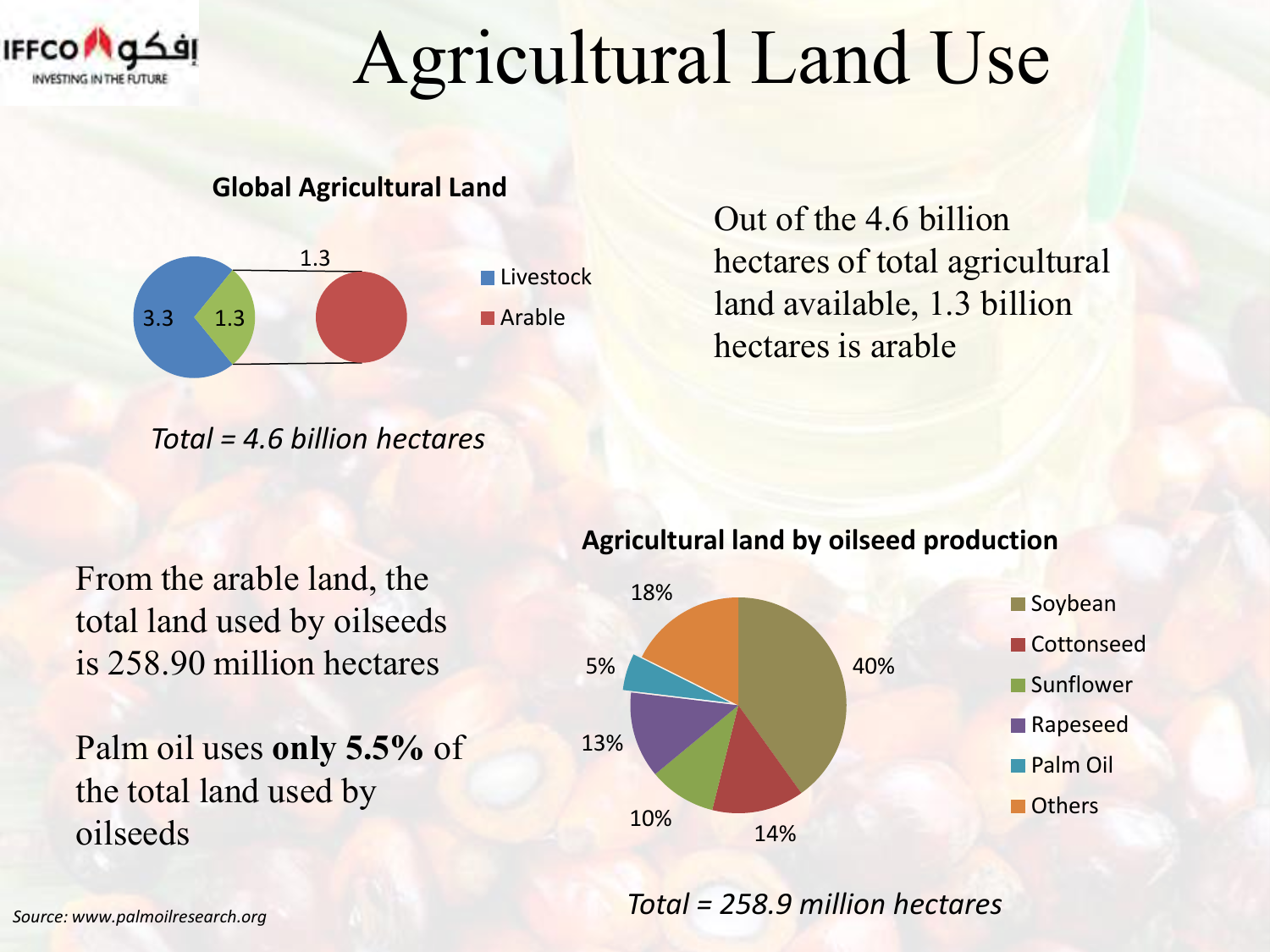

# Agricultural Land Use



Palm Oil requires the least amount of land to produce 1 MT of oil

RSPO Certified Palm Oil produces the maximum output per hectare of land

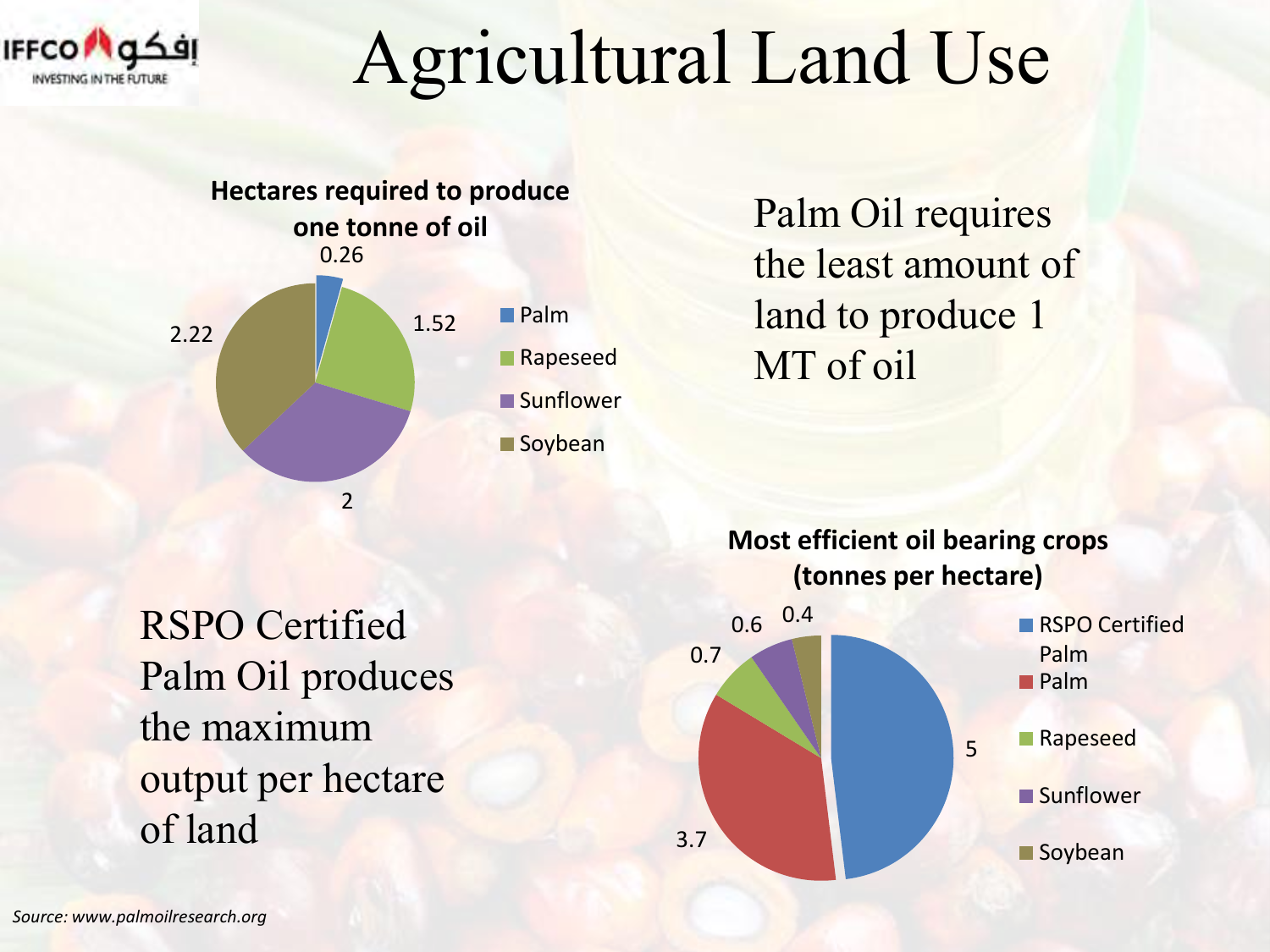

### Palm Oil Performance in Agricultural Land Use



### Using just 5% of the land under oilseed production, Palm provides 32% of the global supply of oils and fats

*Source: www.palmoilresearch.org*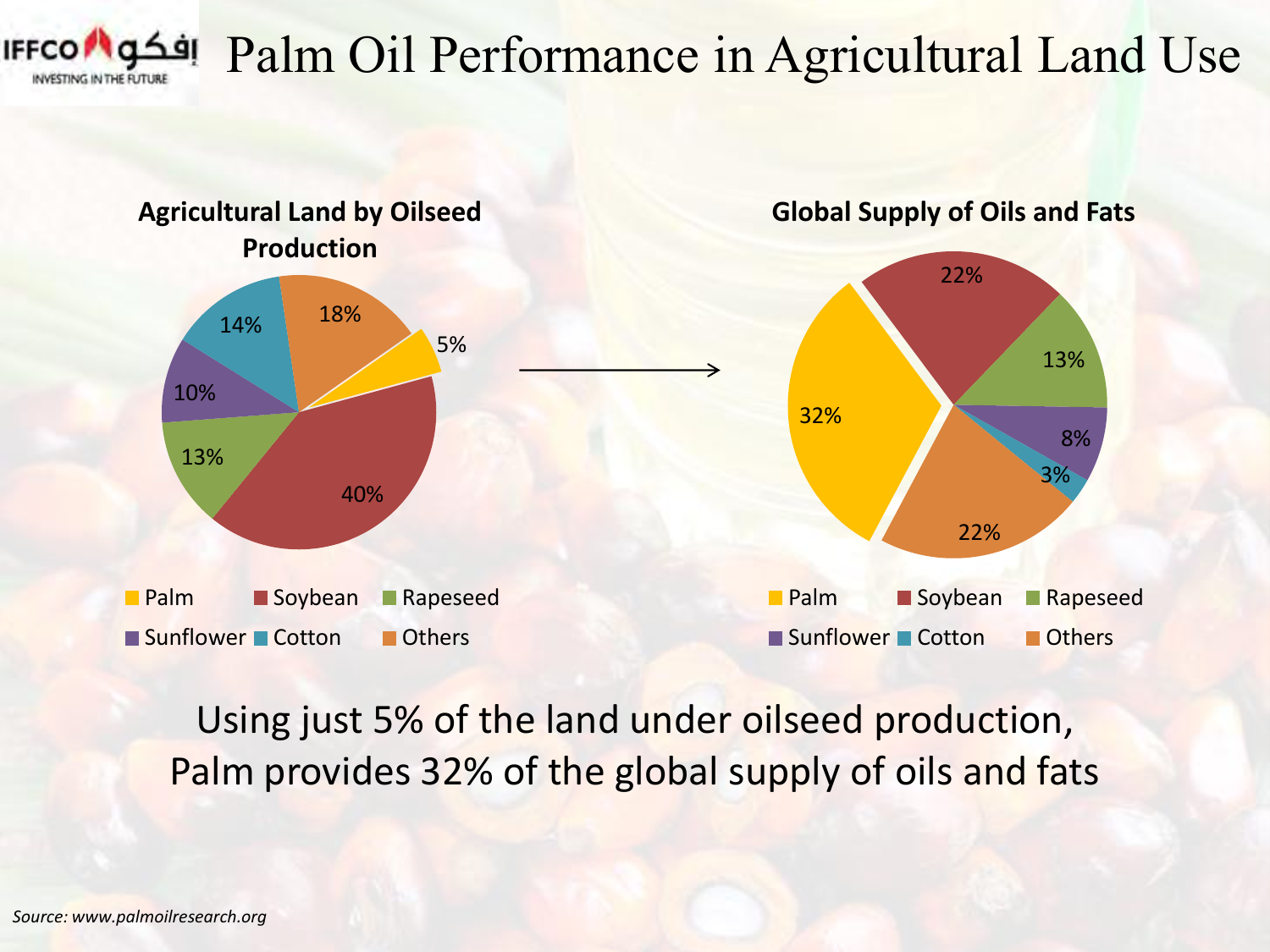

## Growth in Production – 9 Oils & Fats

**Overall** production of oils has been increasing consistently over the last 10 years



### **World Production of 9 Major Oils (in '000 MT)**

9 major oils include Palm Oil, Soybean Oil, Sunflower Oil, Rapeseed Oil, Coconut Oil, Palm Kernel Oil, Cottonseed Oil, Peanut Oil & Olive Oil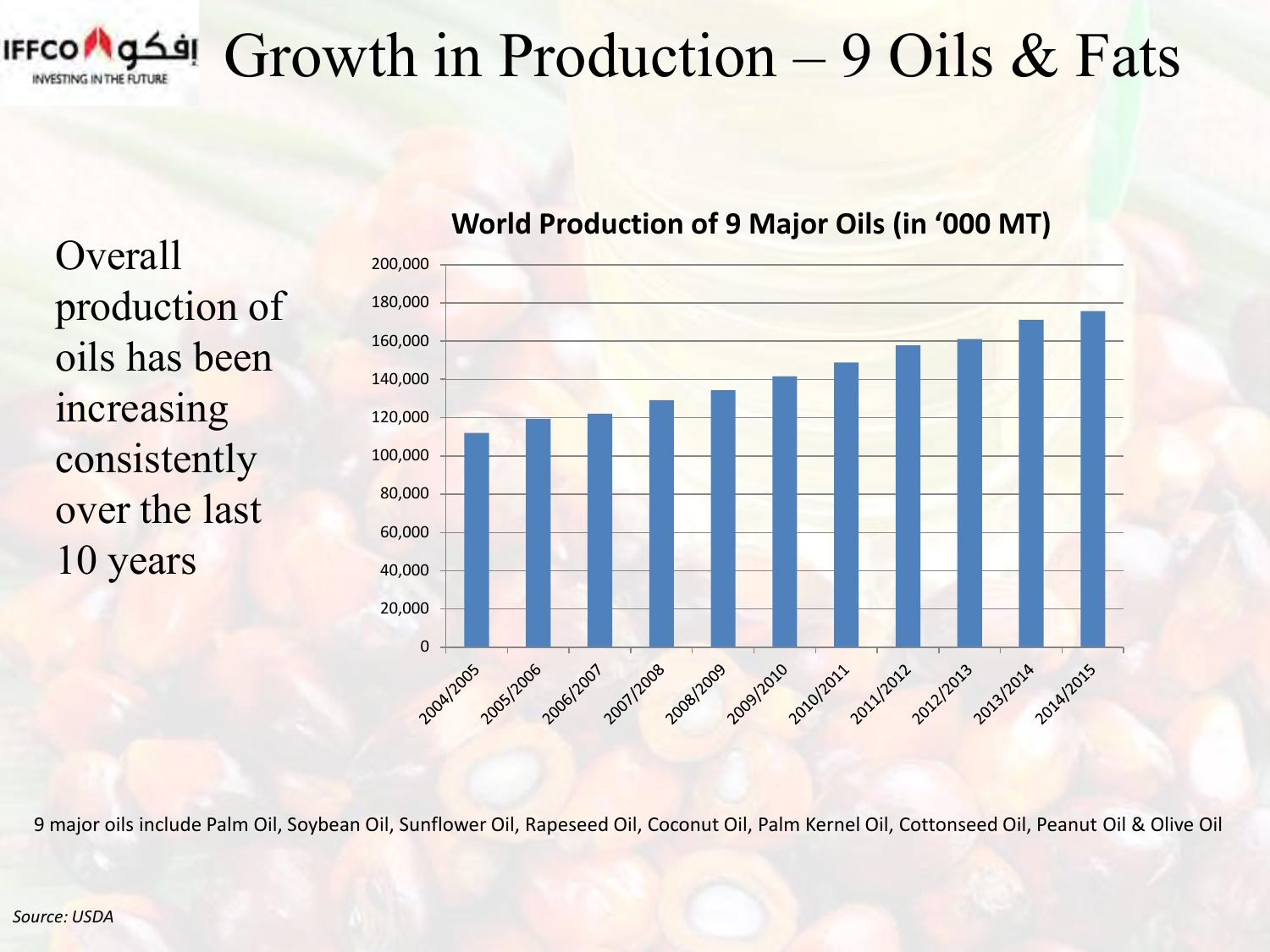

## Comparison of Growth in Production

Palm Oil continues to maintain the highest production among 9 major vegetable oils globally

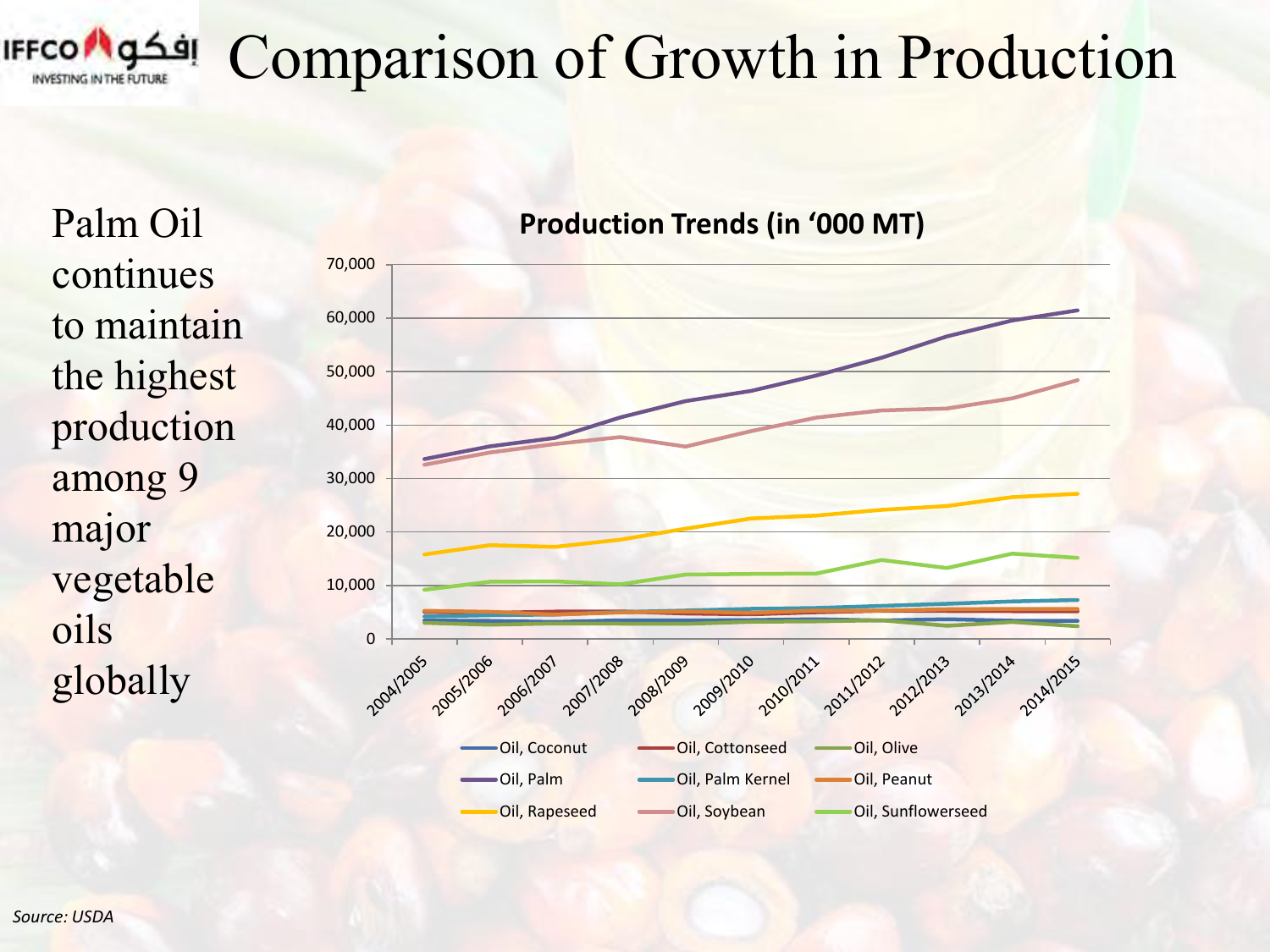

## Comparison of Growth in Production

**2014/2015**

Palm Oil provides 35% (or 61million MT) of total vegetable oil production among 9 major oils



Oil, Coconut Oil, Cottonseed Oil, Olive ■ Oil, Palm ■ Oil, Palm Kernel ■ Oil, Peanut **Oil, Rapeseed** Oil, Soybean **Oil, Sunflowerseed** 

Total production = 175.79 million MT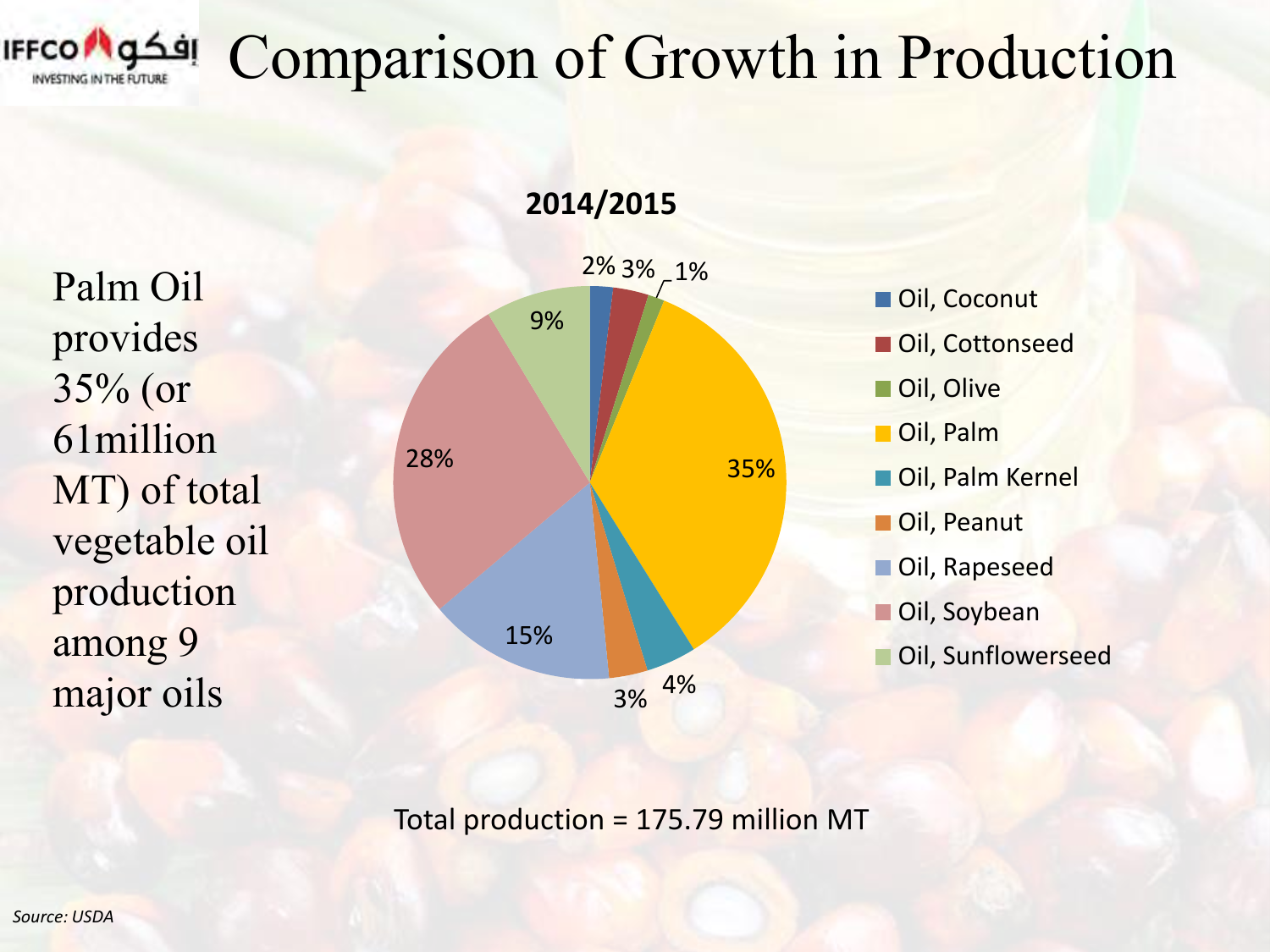Growth in Share of Palm Oil in Global Trade 2004-2014 INVESTING IN THE FUTURE

Palm Oil consistently outperforms all other oils in world exports



#### **World Exports of 9 Major Oils (in '000 MT)**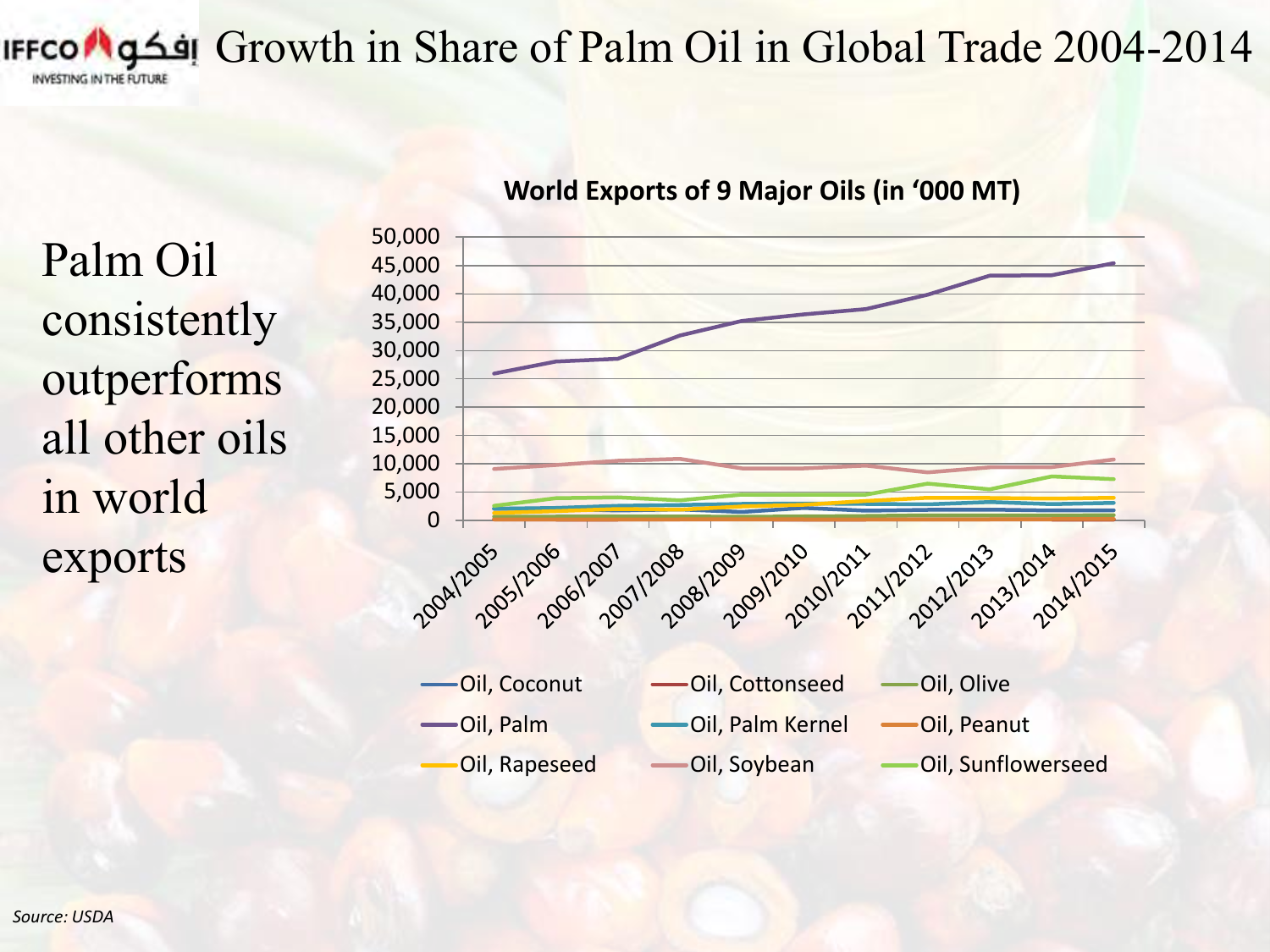Growth in Share of Palm Oil in Global Trade - 2014 INVESTING IN THE FUTURE



Palm Oil Exports are more than the total exports of other 8 major oils combined

Palm Oil Exports accounted for 62% among the total exports of 9 major oils in 2014

| Coconut | Cottonseed | Olive | Palm   | Palm Kernel | Peanut | Rapeseed | Soybean | Sunflowerseed |
|---------|------------|-------|--------|-------------|--------|----------|---------|---------------|
| 2.42%   | 0.16%      | 1.26% | 61.75% | 4.21%       | 0.32%  | 5.41%    | 14.60%  | 9.86%         |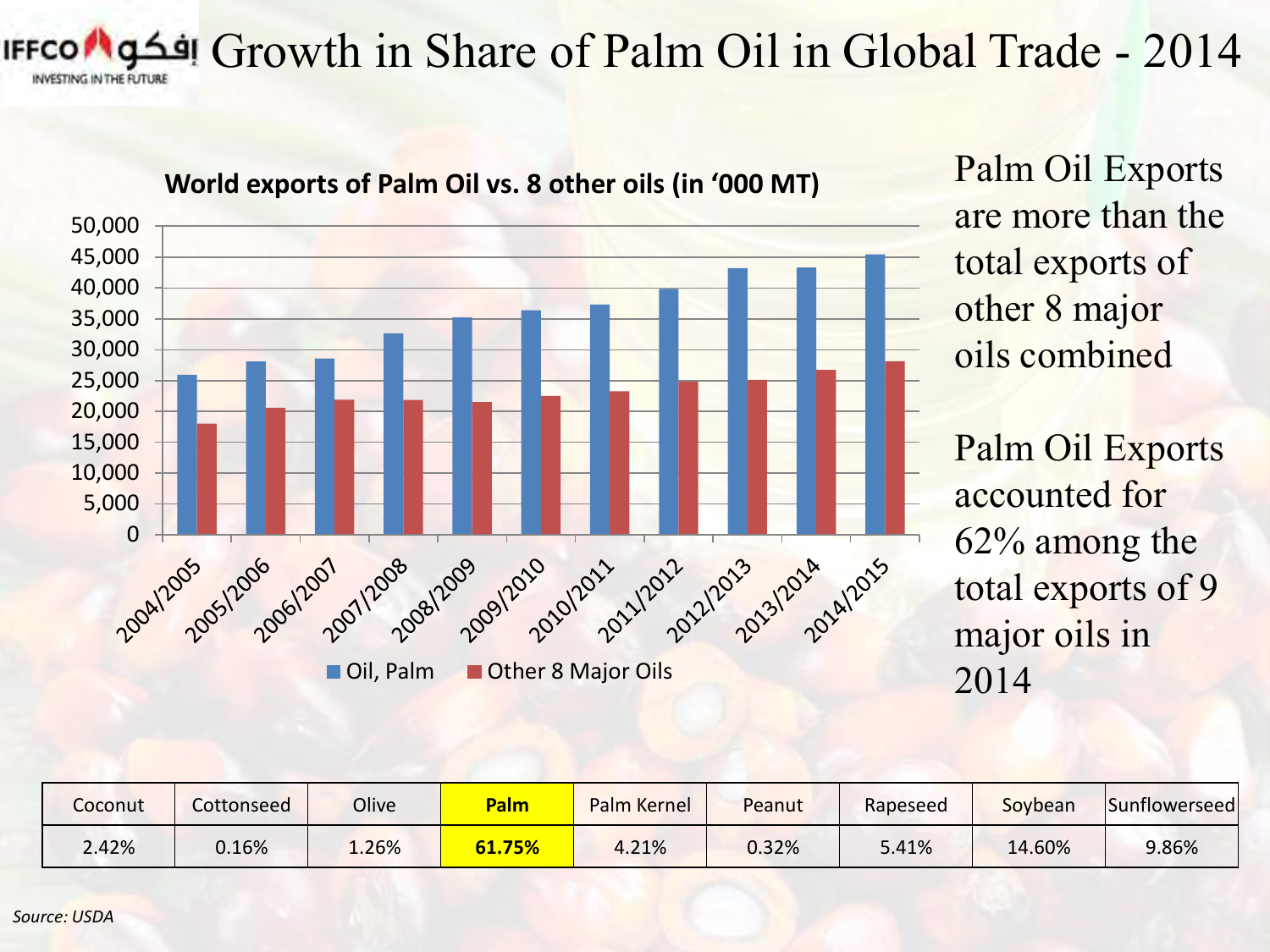#### Demand of Palm Oil – Imports and Consumption **TING IN THE FUTURE**

|                | %age of              | Palm oil share in       |          | World Imports $-2014/15$ |                      |
|----------------|----------------------|-------------------------|----------|--------------------------|----------------------|
| <b>Country</b> | <b>World Imports</b> | <b>Dom. Consumption</b> | 2% 2% 1% |                          | $\blacksquare$ India |
| India          | 21%                  | 45%                     | 3%       |                          | $\blacksquare$ EU    |
| EU             | 15%                  | 26%                     | 3%       | 21%                      | $\blacksquare$ China |
| China          | 12%                  | 17%                     | 4%       |                          | <b>Pakistan</b>      |
|                |                      |                         |          |                          | $\Box$ Egypt         |
| Pakistan       | 6%                   | 66%                     | 6%       |                          | <b>Bangladesh</b>    |
| <b>Others</b>  | 45%                  | <b>NA</b>               |          |                          | $\Box$ US            |
|                |                      |                         | 12%      |                          | Singapore            |
| Total          | 100%                 | <b>NA</b>               |          | 15%                      | $\blacksquare$ Iran  |
|                |                      |                         |          |                          | Burna                |

The top 4 consumers of palm oil (excl. Malaysia & Indonesia) account for **55%**  of palm oil imports in the world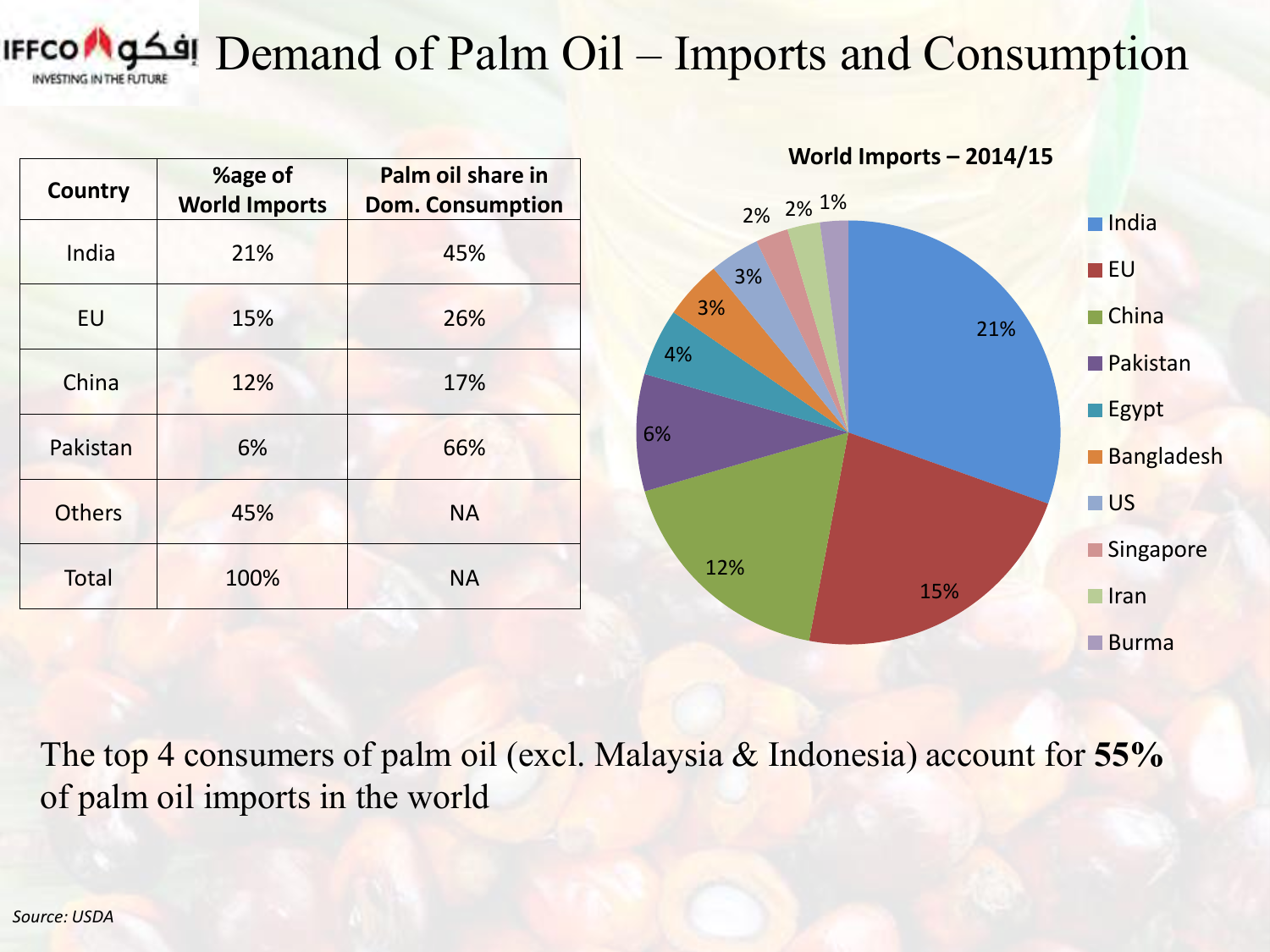

### Demand of Palm Oil – Domestic Consumption





Palm oil is used for both, food and nonfood applications by major consumers of the world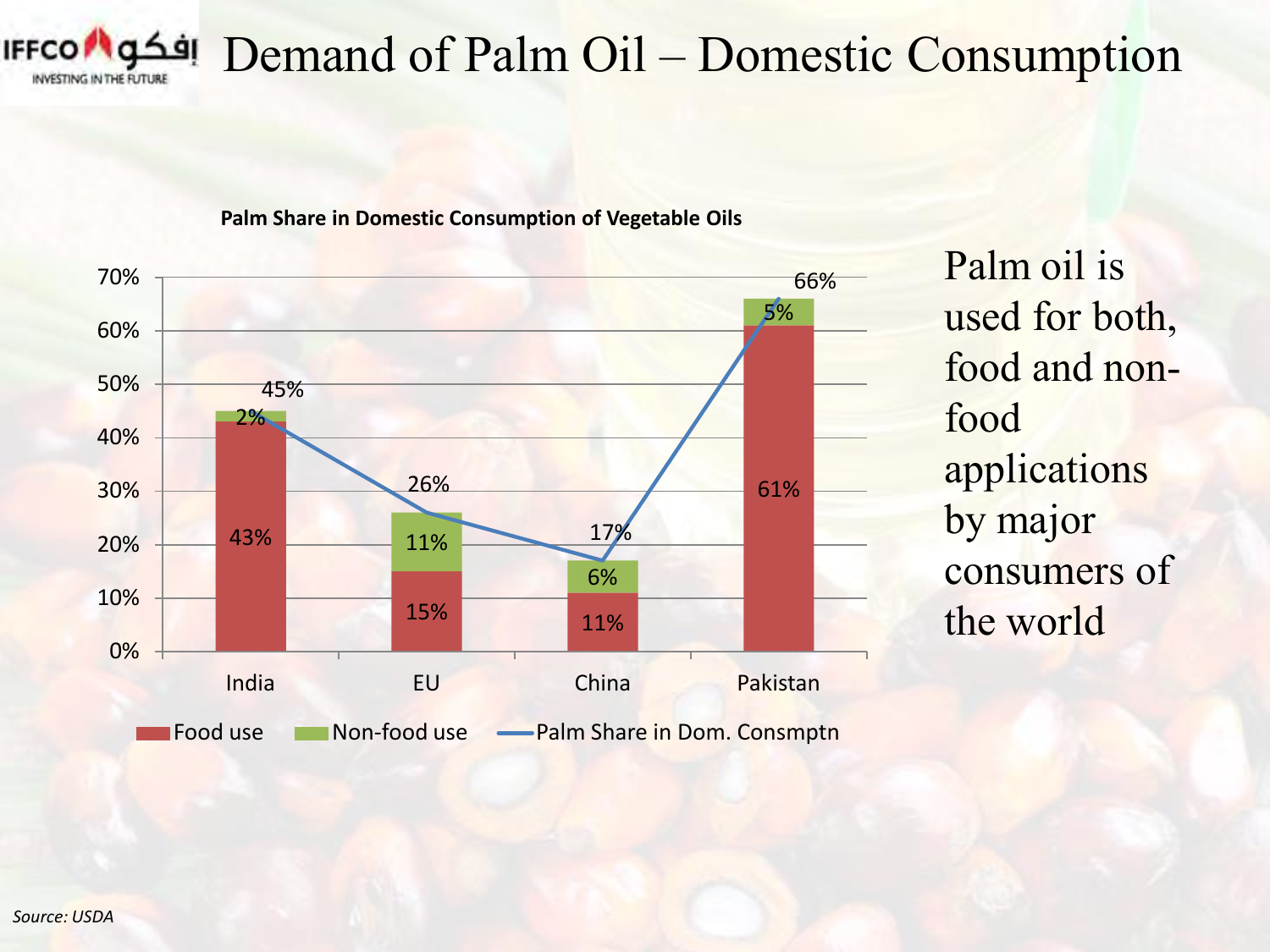

### Malaysian Palm Oil: Production and Exports



**Malaysian CPO production Malaysian exports of Palm Oil**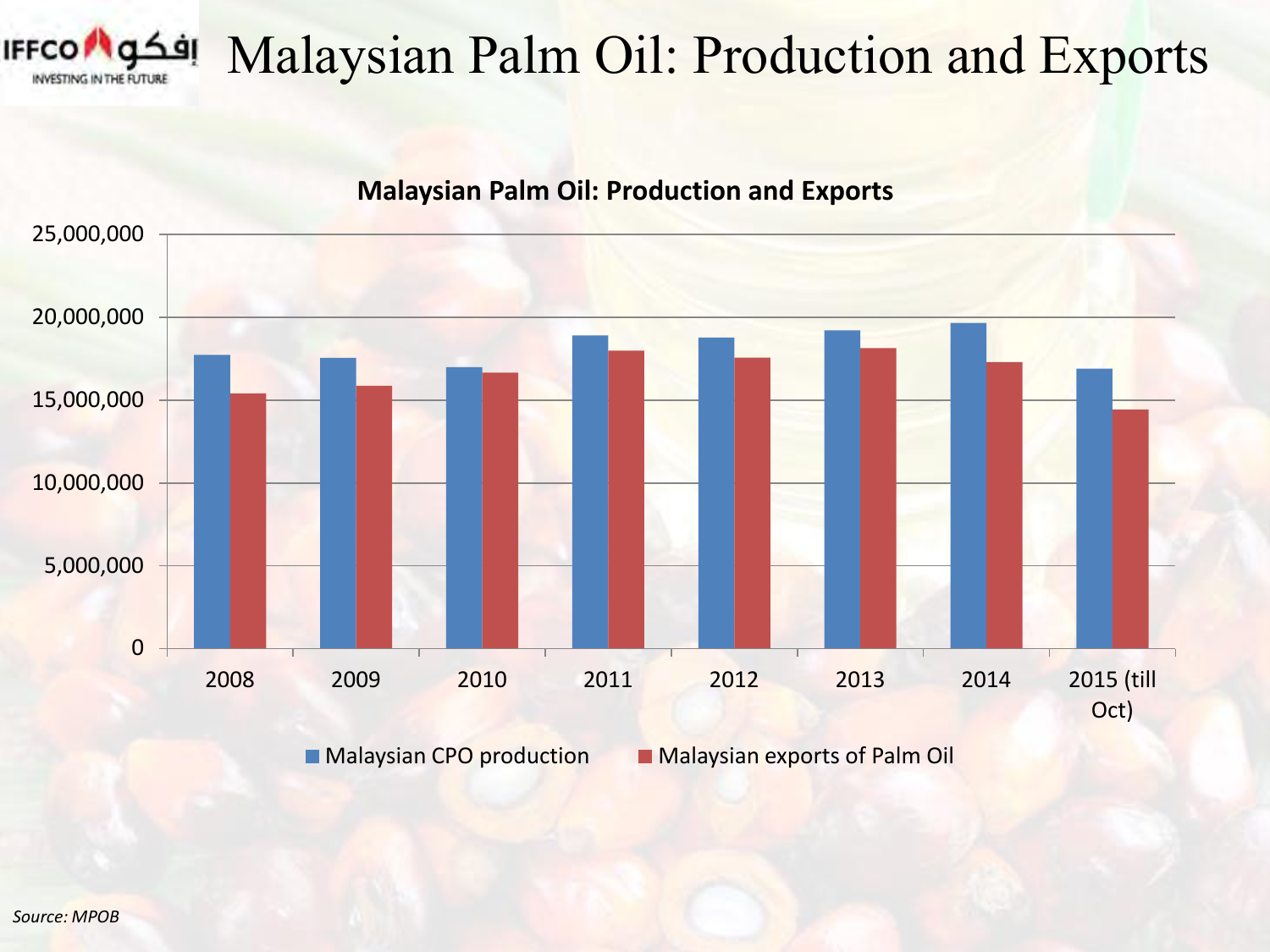

## Malaysian Exports by Destination (2014)

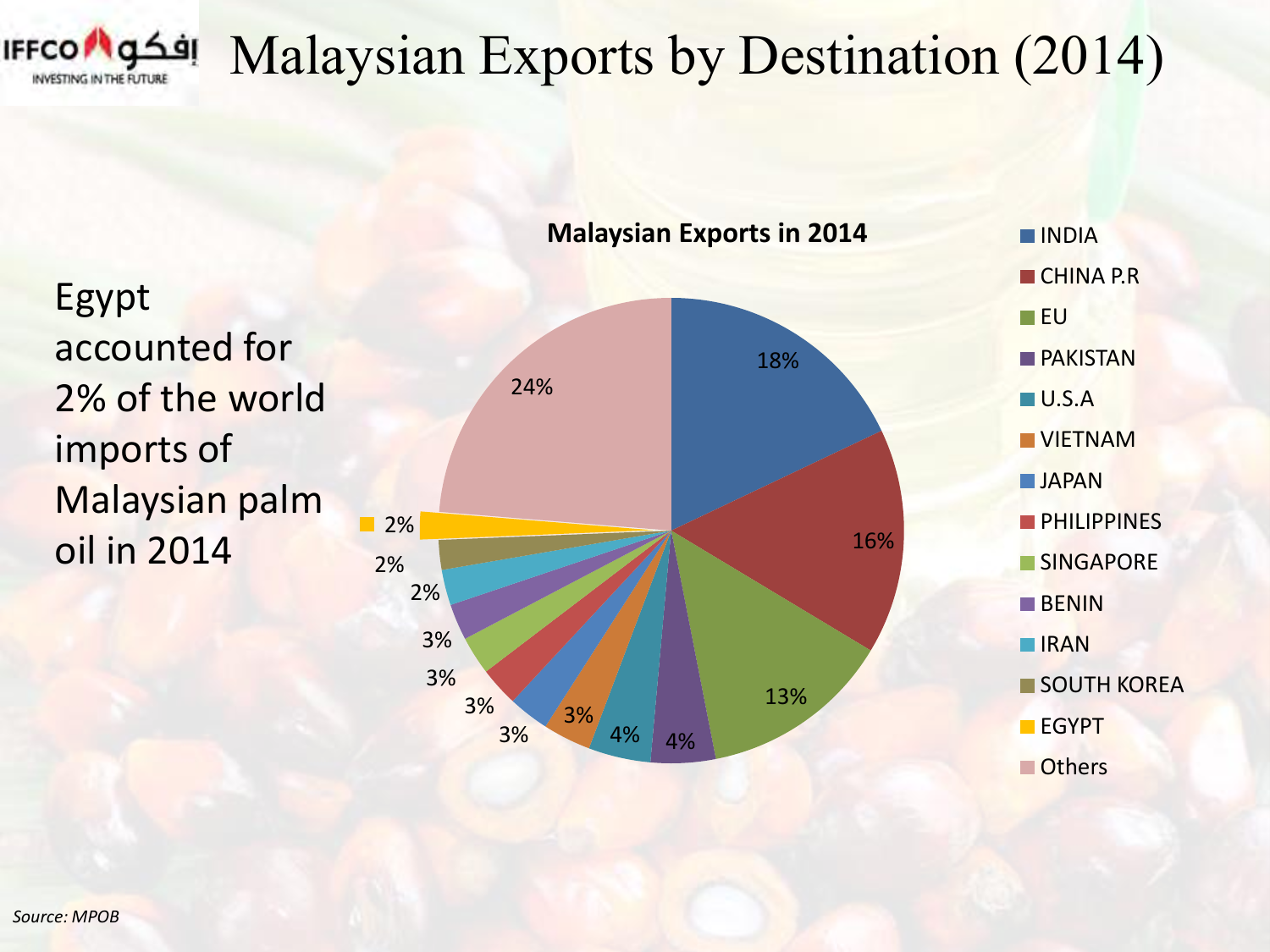

## Palm vs. Brent Crude



#### **CPO vs. CPO with conversion cost to derive as PME vs. Brent Crude**

*Source: ICE Futures, FOB Malaysia*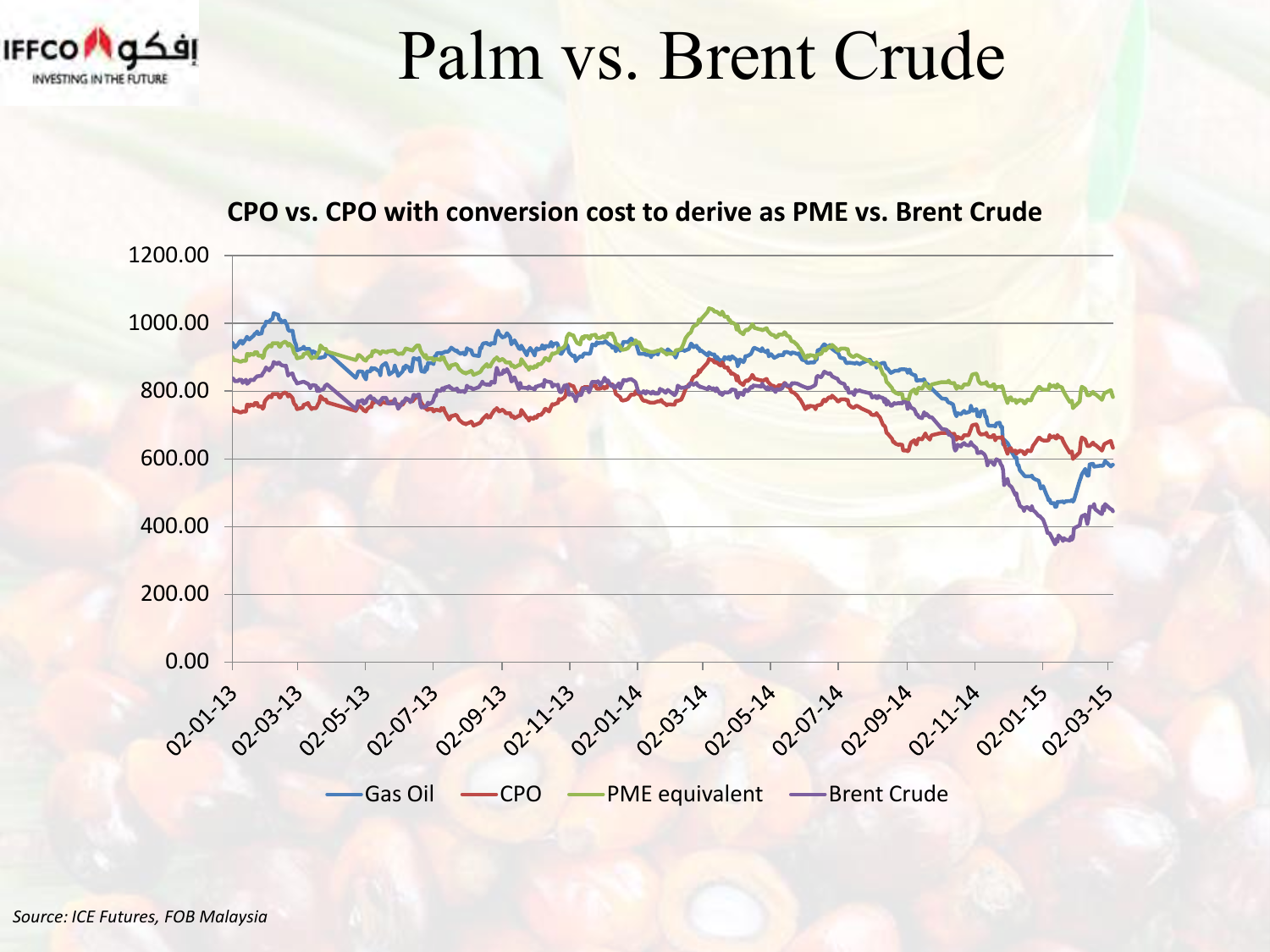

## Biodiesel World Production



**Country-wise production in 2014 (in MMT)**

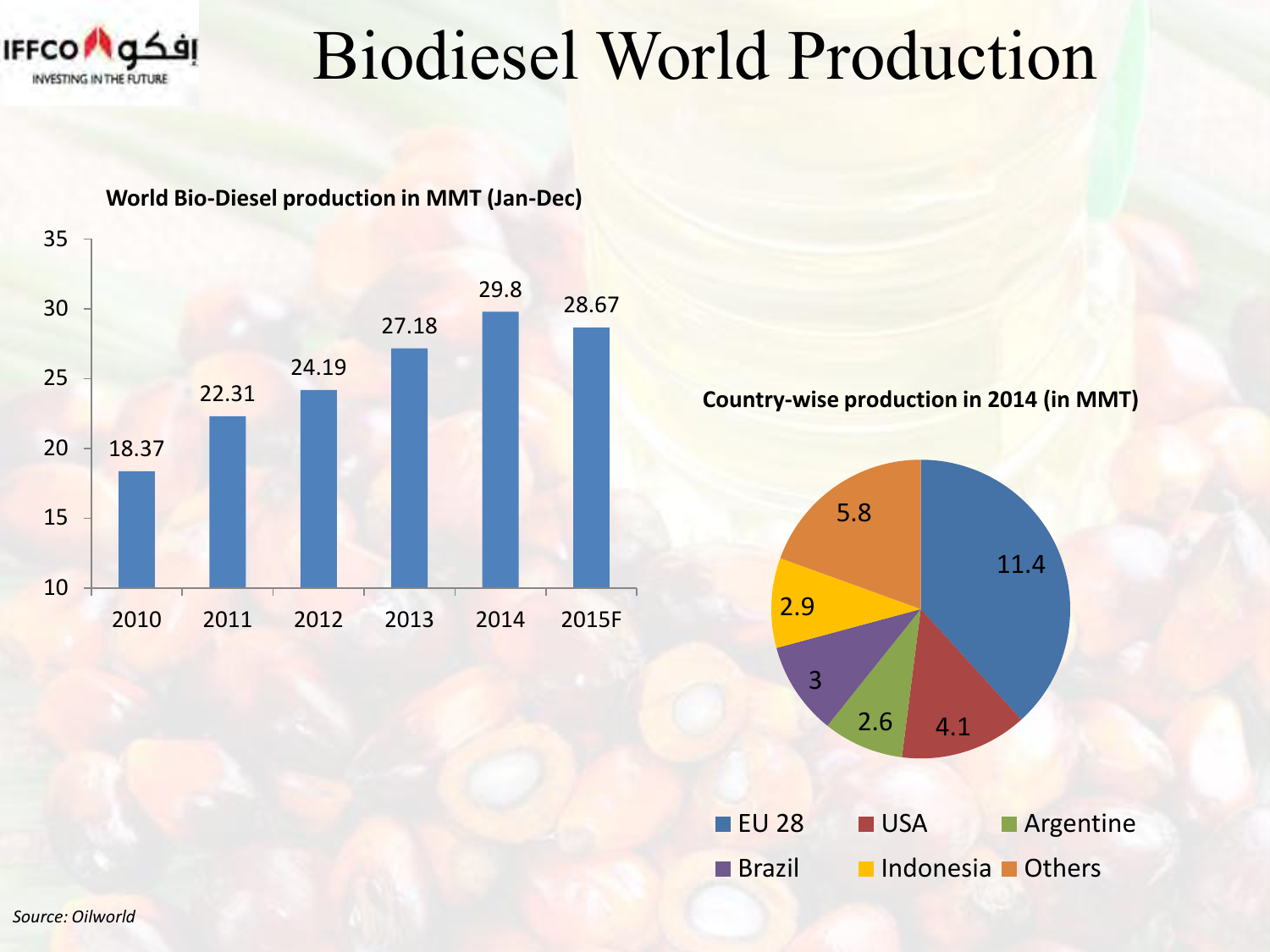

## Edible Oil Uses in Biodiesel



Today, 80-90% palm oil use in biodiesel is mandated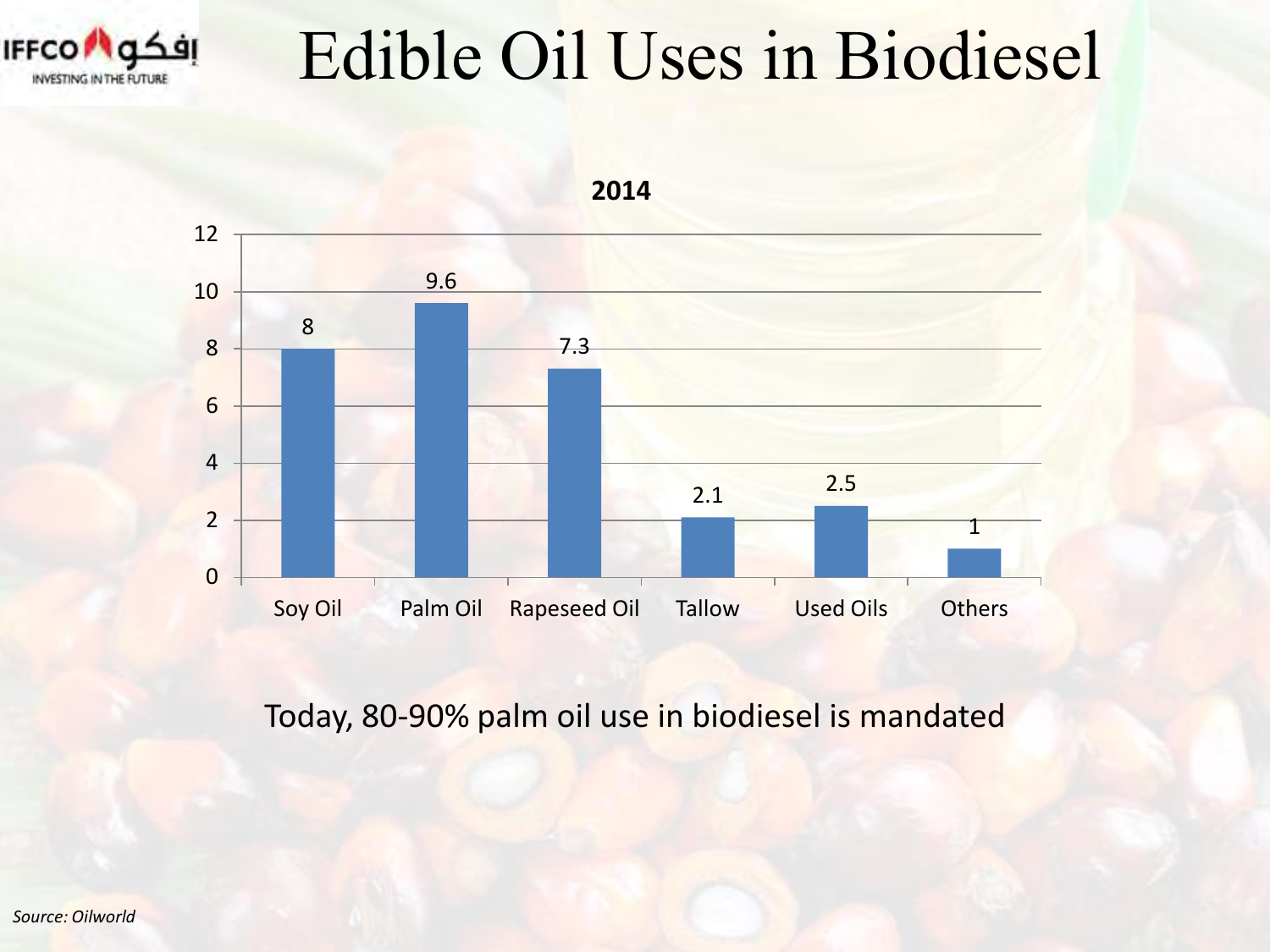

## Tallow Prices vs. Palm Stearin Prices

Palm Stearin has consistently been cheaper than tallow, thus making palm products more competitive

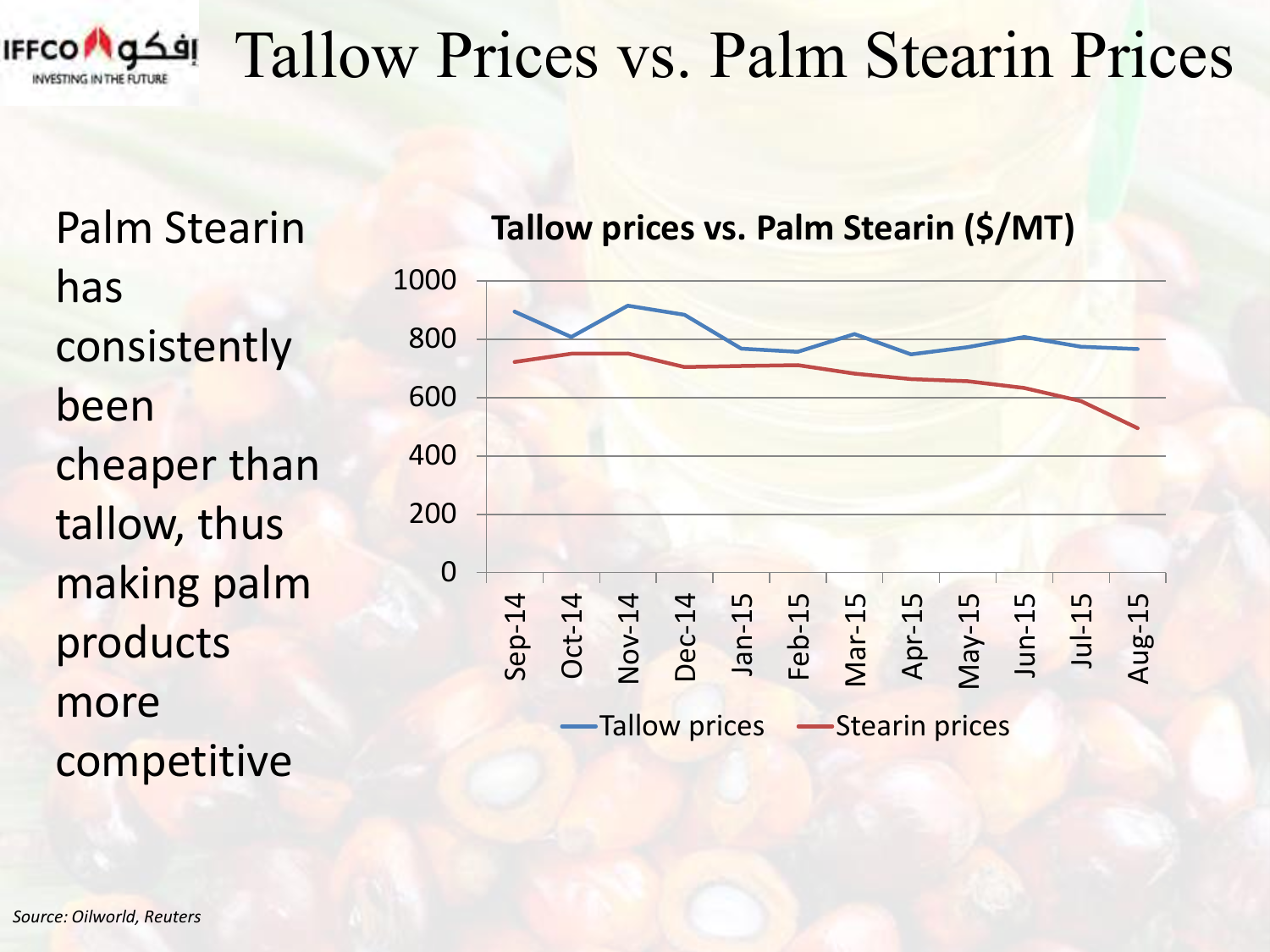

## Price Trend of 4 Major Oils



Palm Oil continues to be the cheapest among 4 major oils over the last 5 years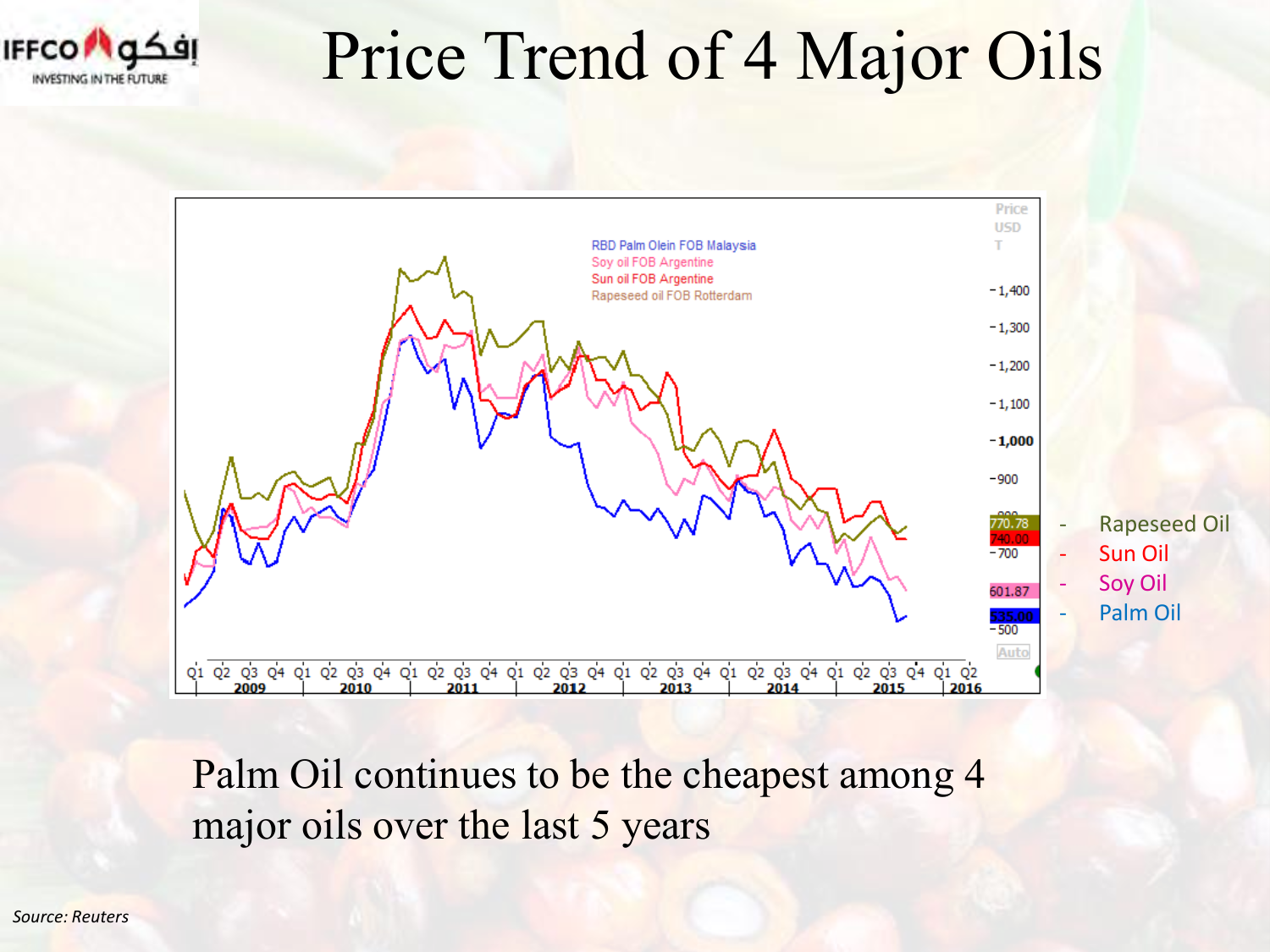

Potential Risks

Potential Risks

### Potential Risks to Competitiveness of Palm Oil

Acreage Limitations – further increase in Malaysia & Indonesia could be on marginal land

Shortage of Workforce/ increased labor costs

Weather factors – water availability

Limitation on yield improvement

Infrastructure requirements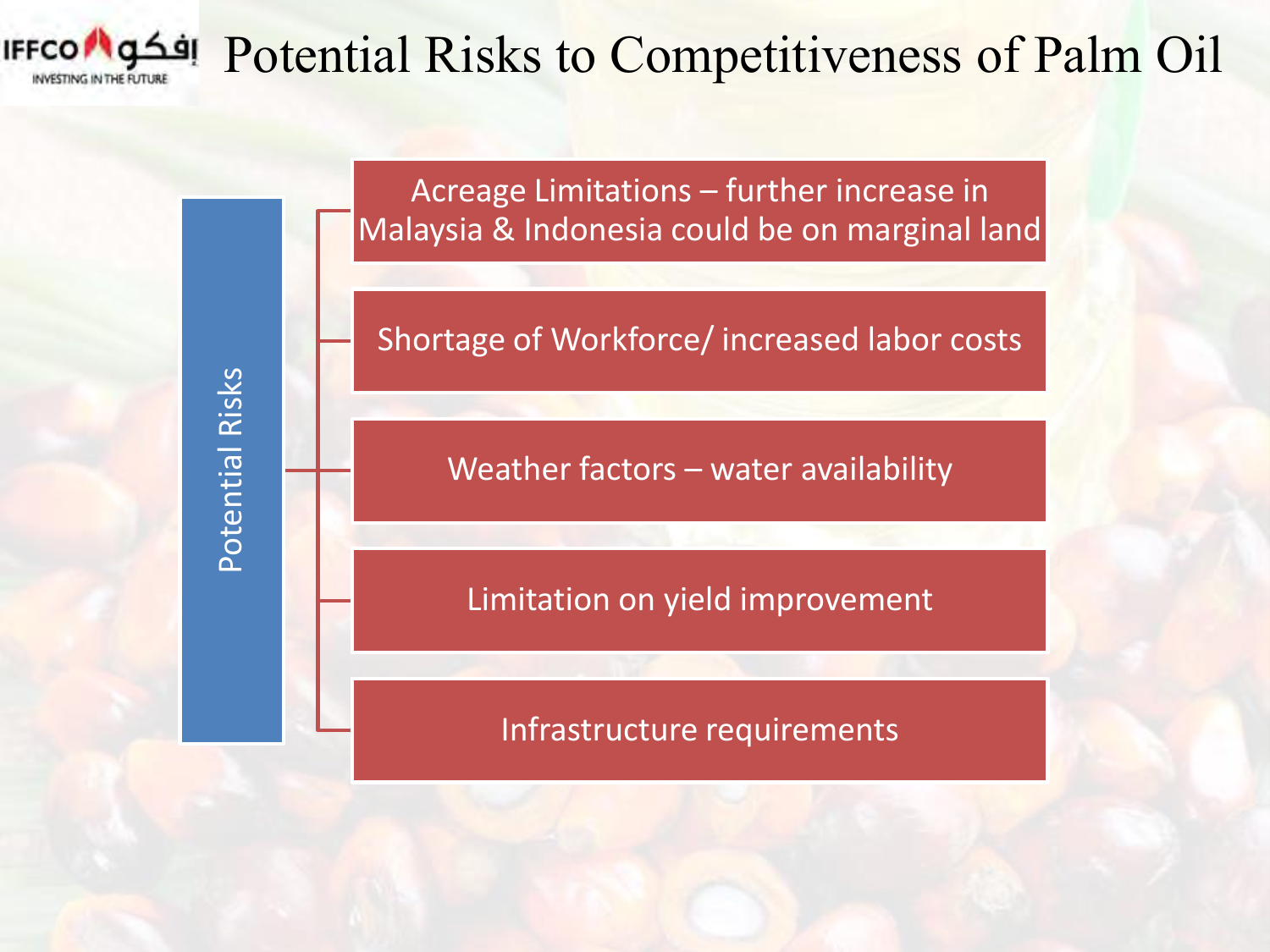

# SWOT Analysis - Palm

### **Strengths**

- Low land use
- High yields
- Largest supply in the world
- Wide applicability

### **Weaknesses**

- Substitutable
- Replanting in Malaysia is less than what is required
- Pressure from anti-palm NGOs
- Too much reliance on exports

### **Opportunities**

- Acreage growth likely in African continent
- Use in biodiesel
- Use in transfat free products

### Threats

- Labor shortage/ labor costs
- Water availability
- Logistics
- Global economic & political factors
- El-Nino/ weather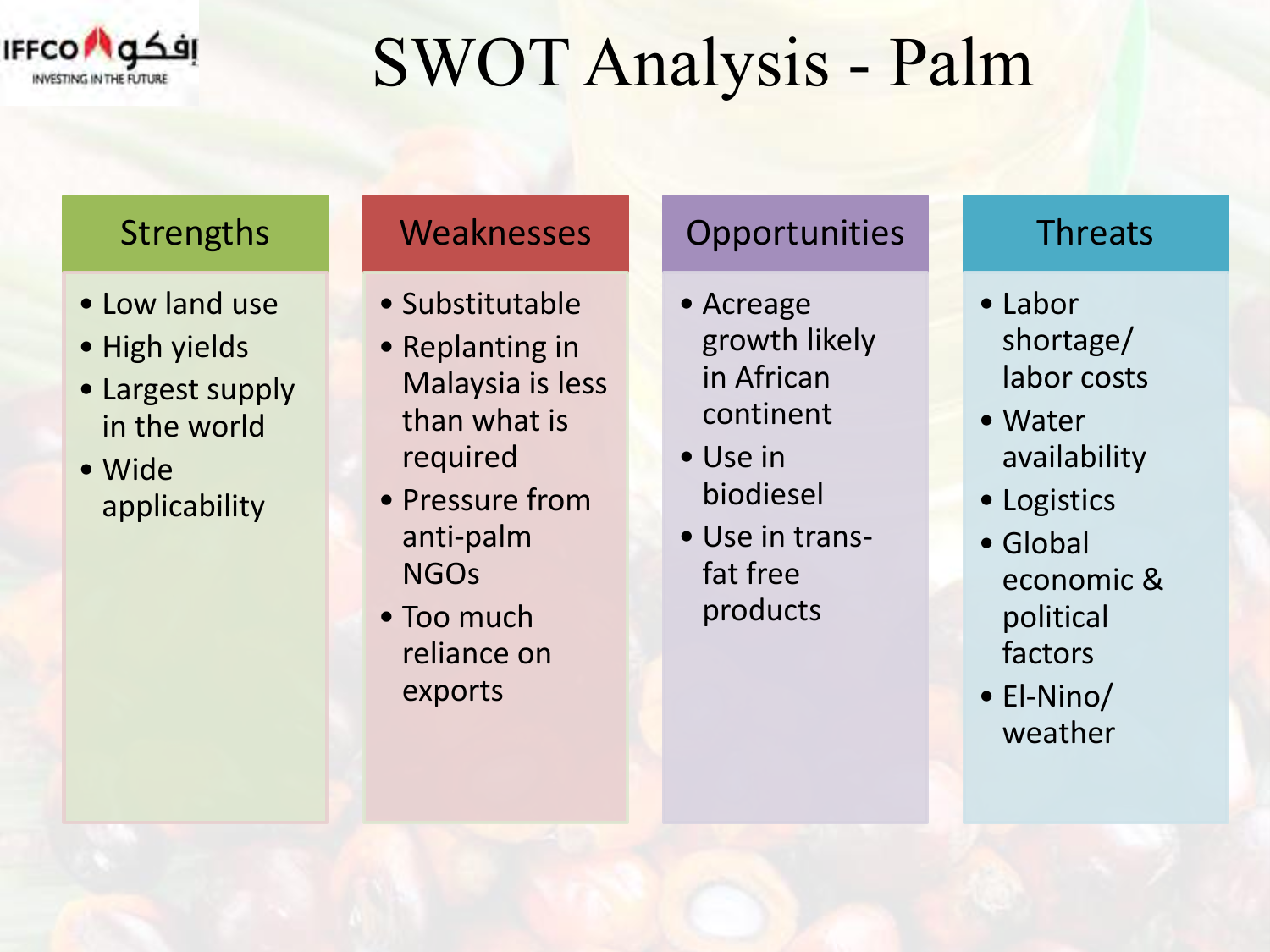

## To Summarize

Palm Oil accounts for 35% of world production of vegetable oils, 62% of exports of vegetable oils; while utilizing only 5% of the land under oilseeds production

Palm Oil prices have consistently remained lower than the prices of other major vegetable oils

Palm oil exports are the largest among vegetable oils in the world

The biggest consumer-countries are dependent upon imports for their domestic consumption of palm oil

In conclusion, palm oil's competitiveness among vegetable oils remains unchallenged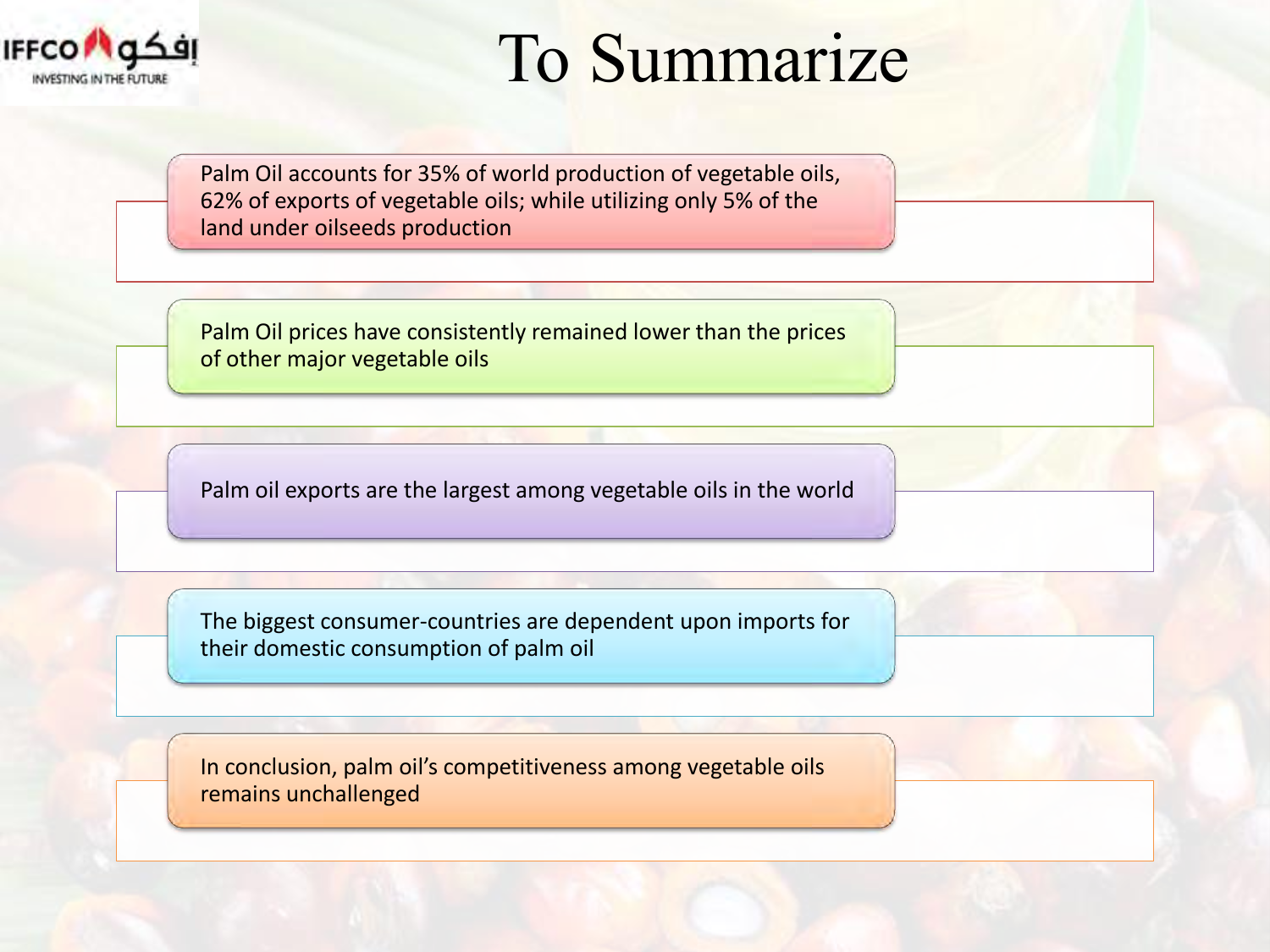Palm Oil in Egypt: Current Scenario & Opportunities for Malaysian Palm Oil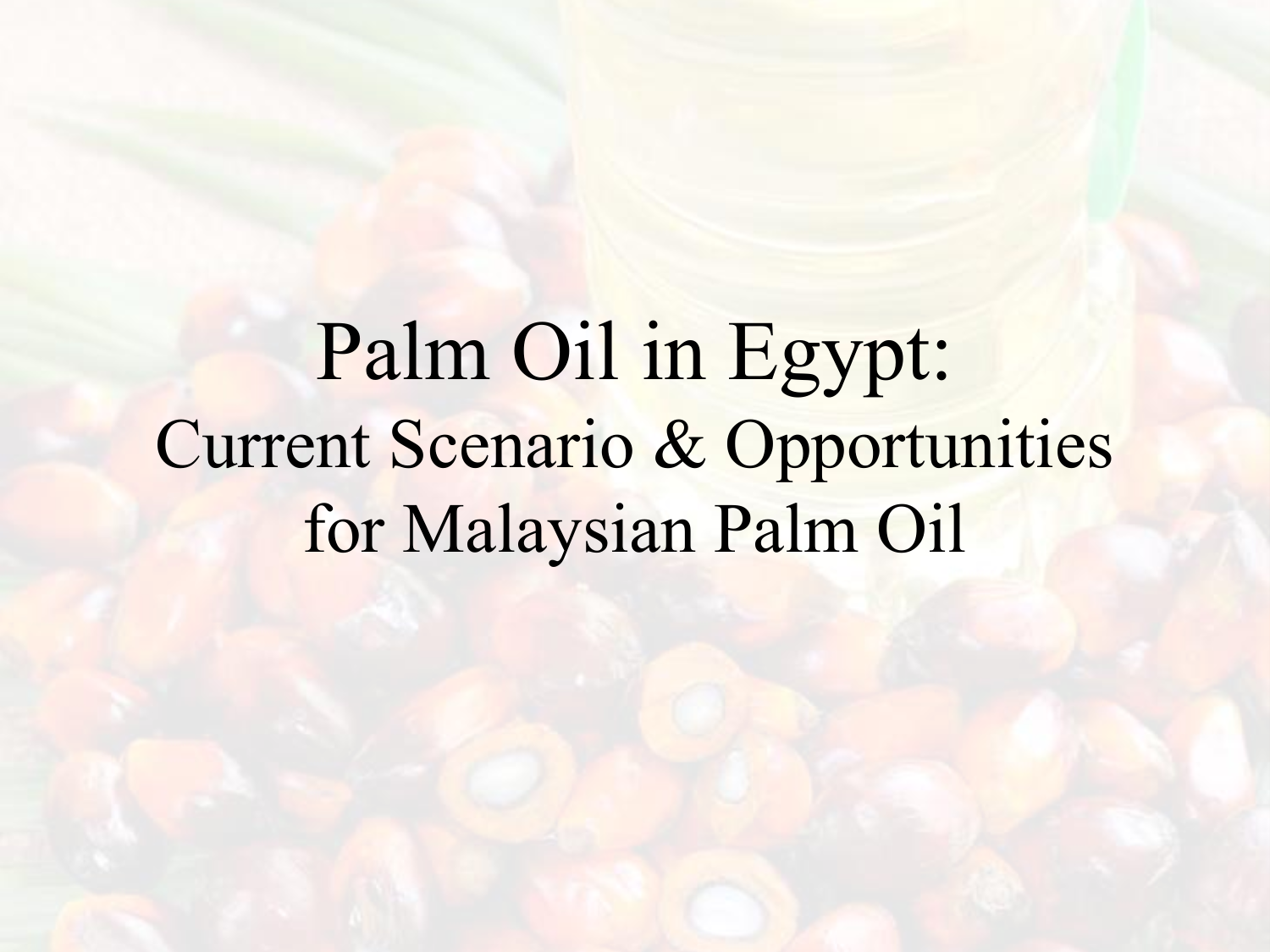

## Major Importers of Palm Oil in the World

### **Major Importers of Palm Oil (1000 MT)**



2011/12 2012/13 2013/14 2014/15

Egypt is the 5<sup>th</sup> largest importer of palm oil in the world

*Source: USDA*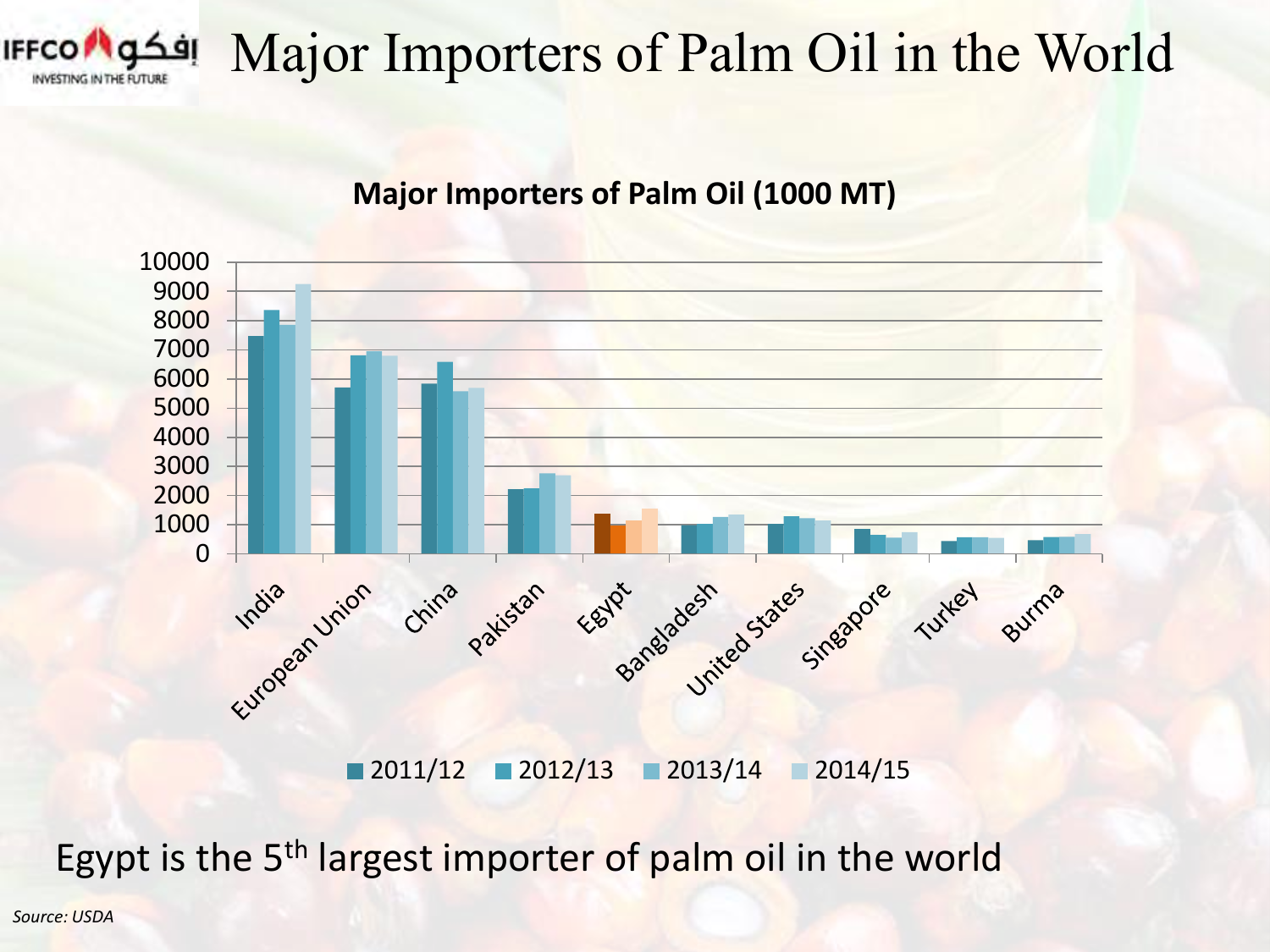

## Egypt: Oilseed Production

#### **Egypt: Oilseed Production (1000 MT)**

| <b>Crop Production</b> | 2010 | 2011 | 2012 | 2013 | 2014 |
|------------------------|------|------|------|------|------|
| Soybeans               | 43   | 30   | 26   | 23   | 25   |
| Cottonseed             | 187  | 219  | 155  | 140  | 200  |
| Groundnuts             | 103  | 103  | 100  | 102  | 102  |
| Sunflowerseed          | 39   | 19   | 20   | 22   | 25   |
| Sesameseed             | 46   | 44   | 33   | 40   | 44   |
| Linseed                | 5    | 5    | 5    | 7    | 10   |
| Total                  | 424  | 419  | 339  | 334  | 406  |

Egypt only produces a small qty. of oil crops; most of its requirements are fulfilled by imports of oilseeds and oils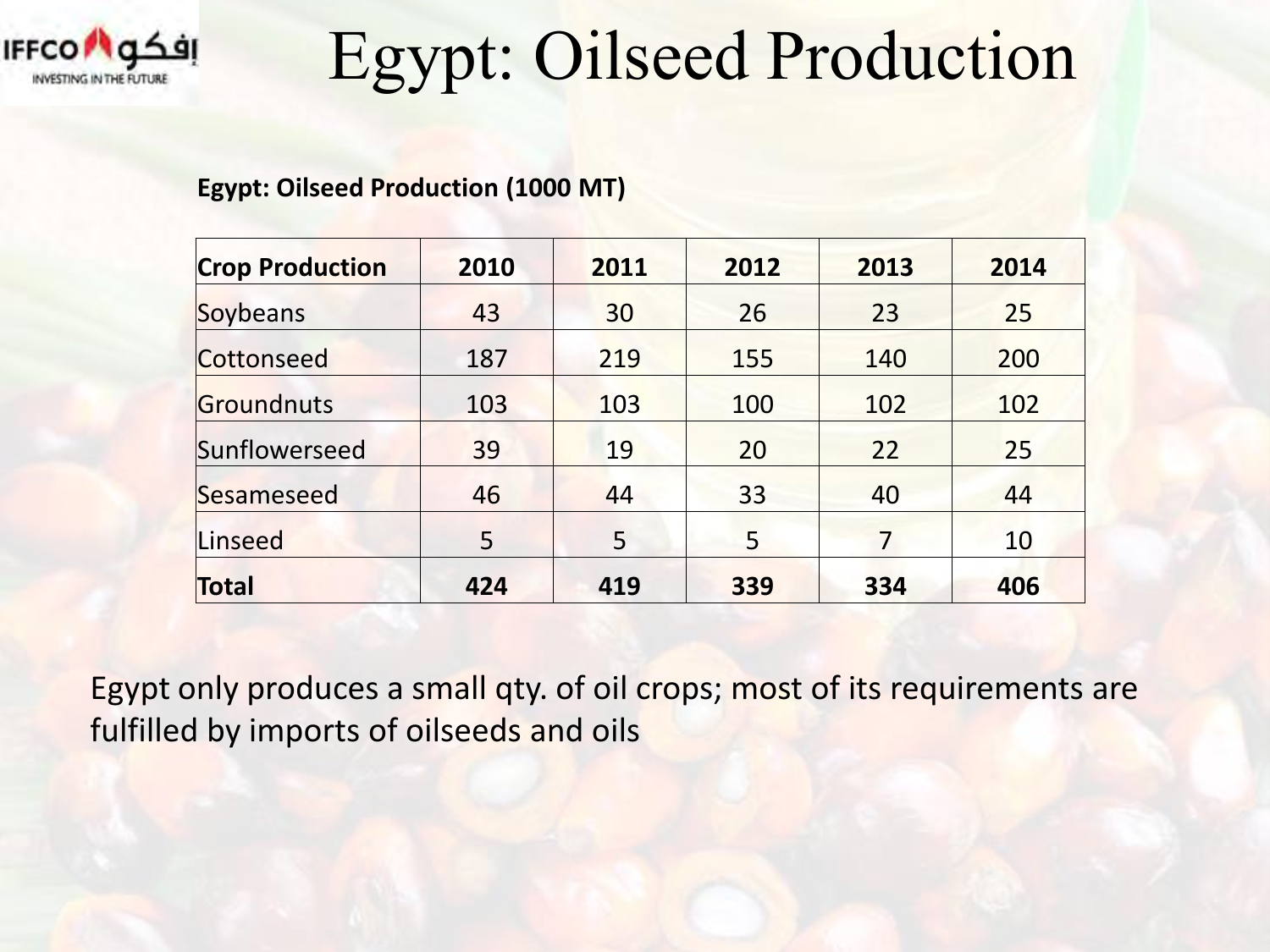

Egypt: Oilseeds Trade



### Most of this soybean is imported

Soybeans form the biggest crushed oilseed in Egypt



Sesameseed Linseed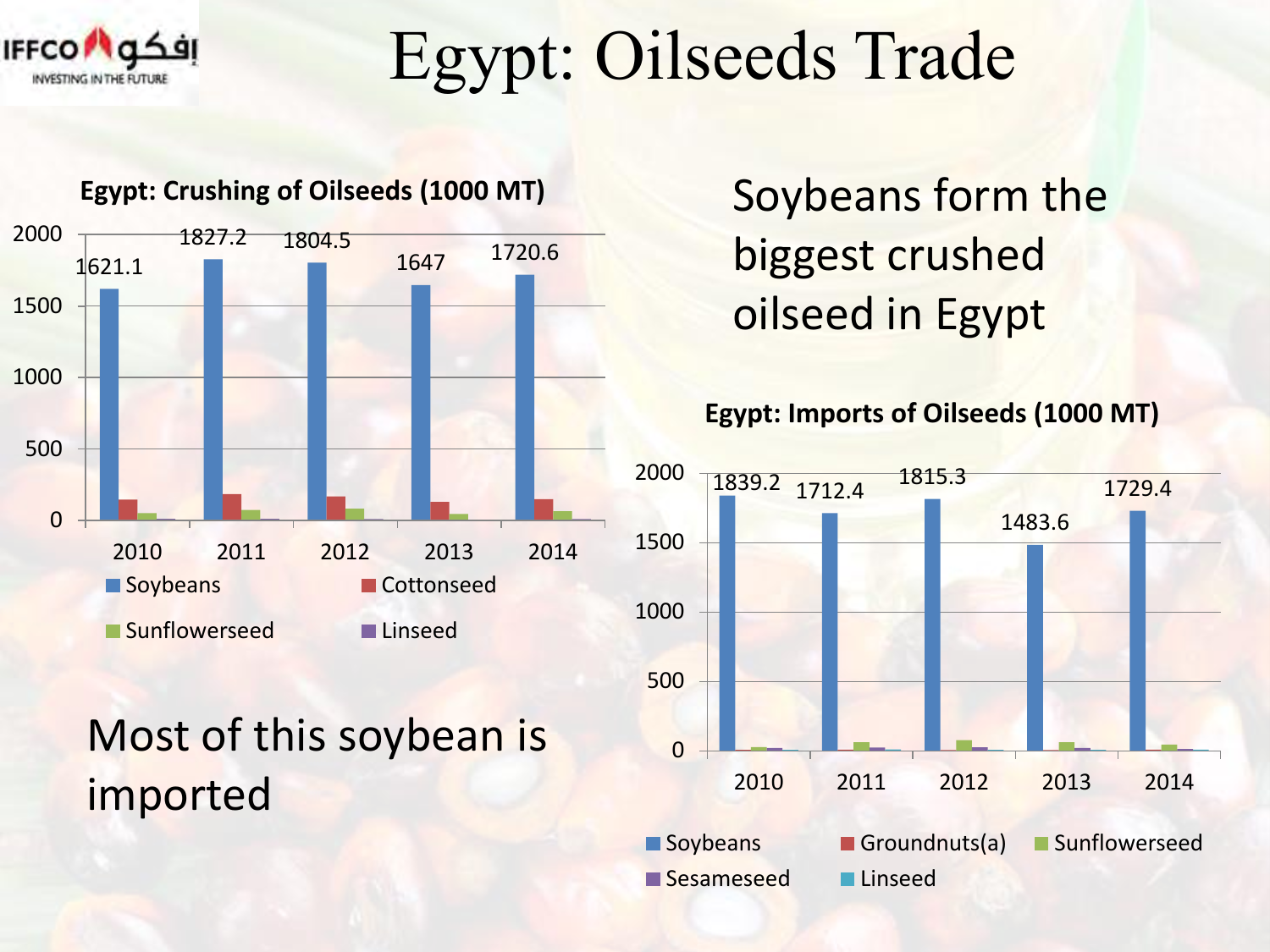## Production of Edible Oils in Egypt



Soybean oil forms about **65%** of the total edible oil production in Egypt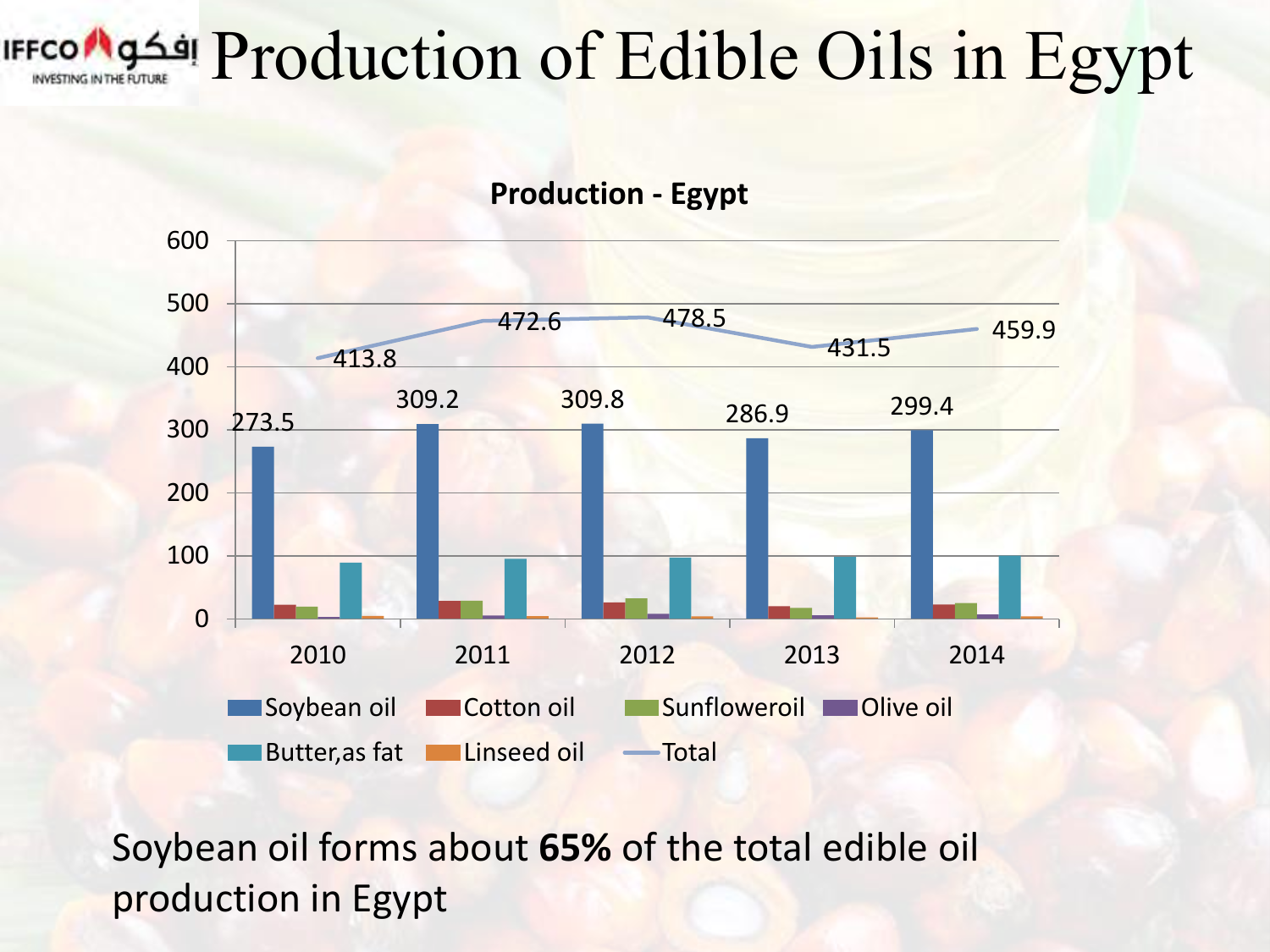# Imports of Edible Oils in Egypt



*Others include: cotton oil, rapeseed oil, olive oil, coconut oil, lard, linseed oil, castor oil and tallow & grease*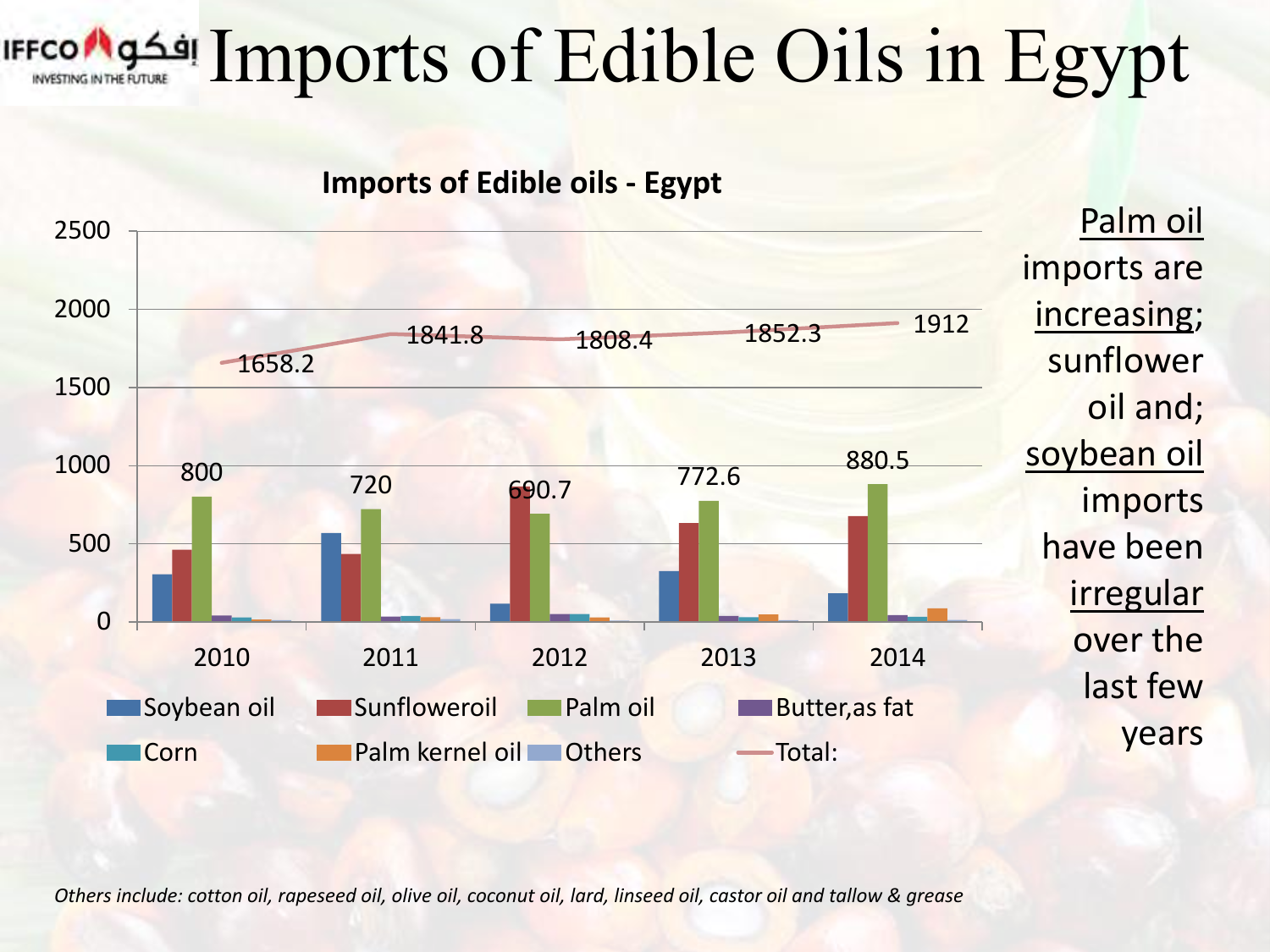

## Domestic Usage of Edible Oils in Egypt

The overall

edible oils

in Egypt is

increasing,

along with

**in palm oil** 

the **increase** 

**consumption** 

**Consumption** 

of soy oil and

sun oil is

irregular

consumption

trend in

**Domestic Usage of Edible Oils in Egypt**



*Others include: cotton oil, rapeseed oil, corn oil, olive oil, palm kernel oil, coconut oil, lard, linseed oil, castor oil and tallow & grease*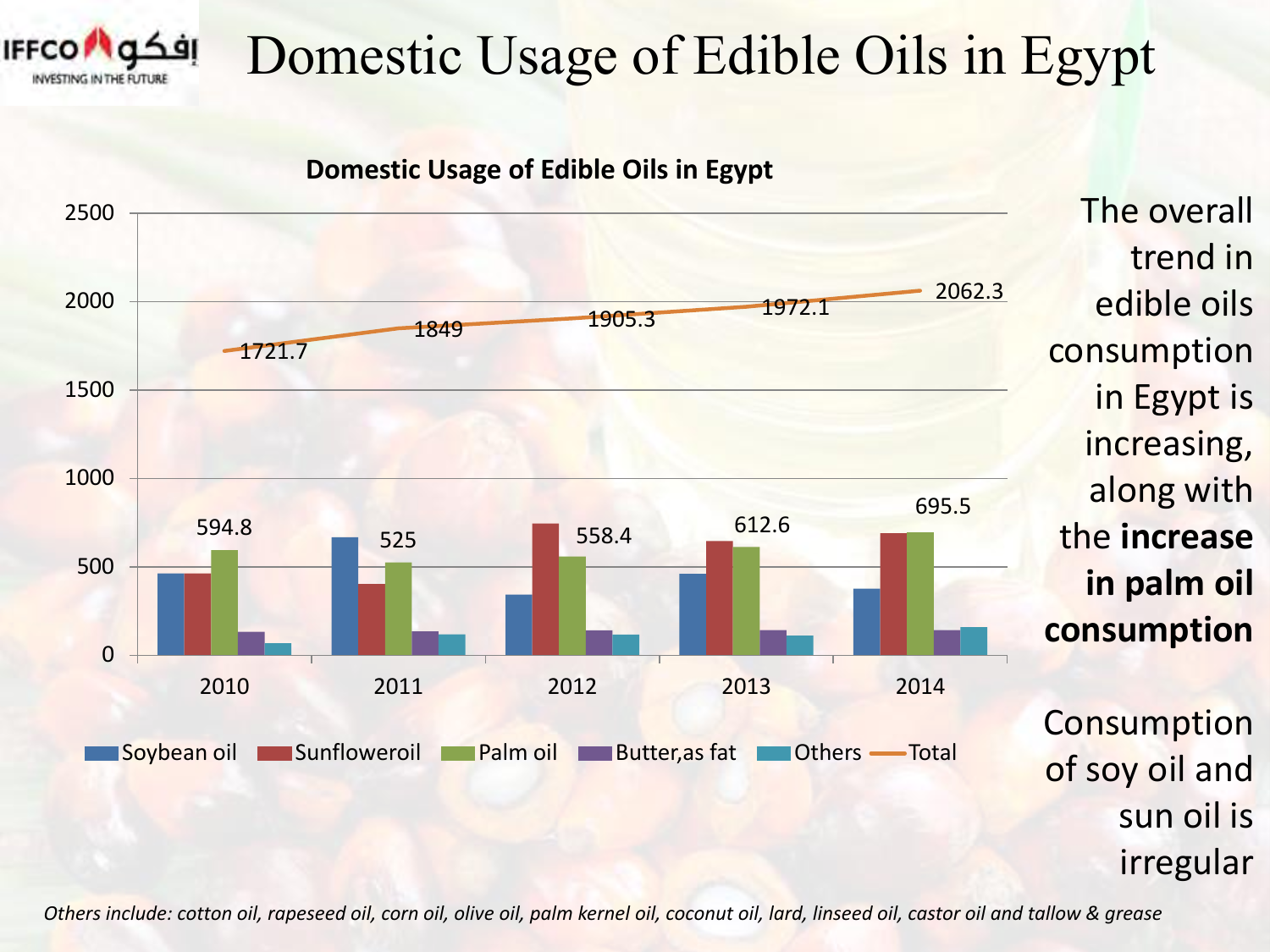

### Egypt: Imports of Palm Oil & Palm Kernel Oil

### **Egypt Imports of Palm Oil (1000 MT)**



The import of palm kernel oil from Malaysia has increased sharply from 2012-2014

Egypt imports most of its palm oil from Indonesia; and most of its palm kernel oil from Malaysia

**Egypt Imports of Palm Kernel Oil (1000 MT)**

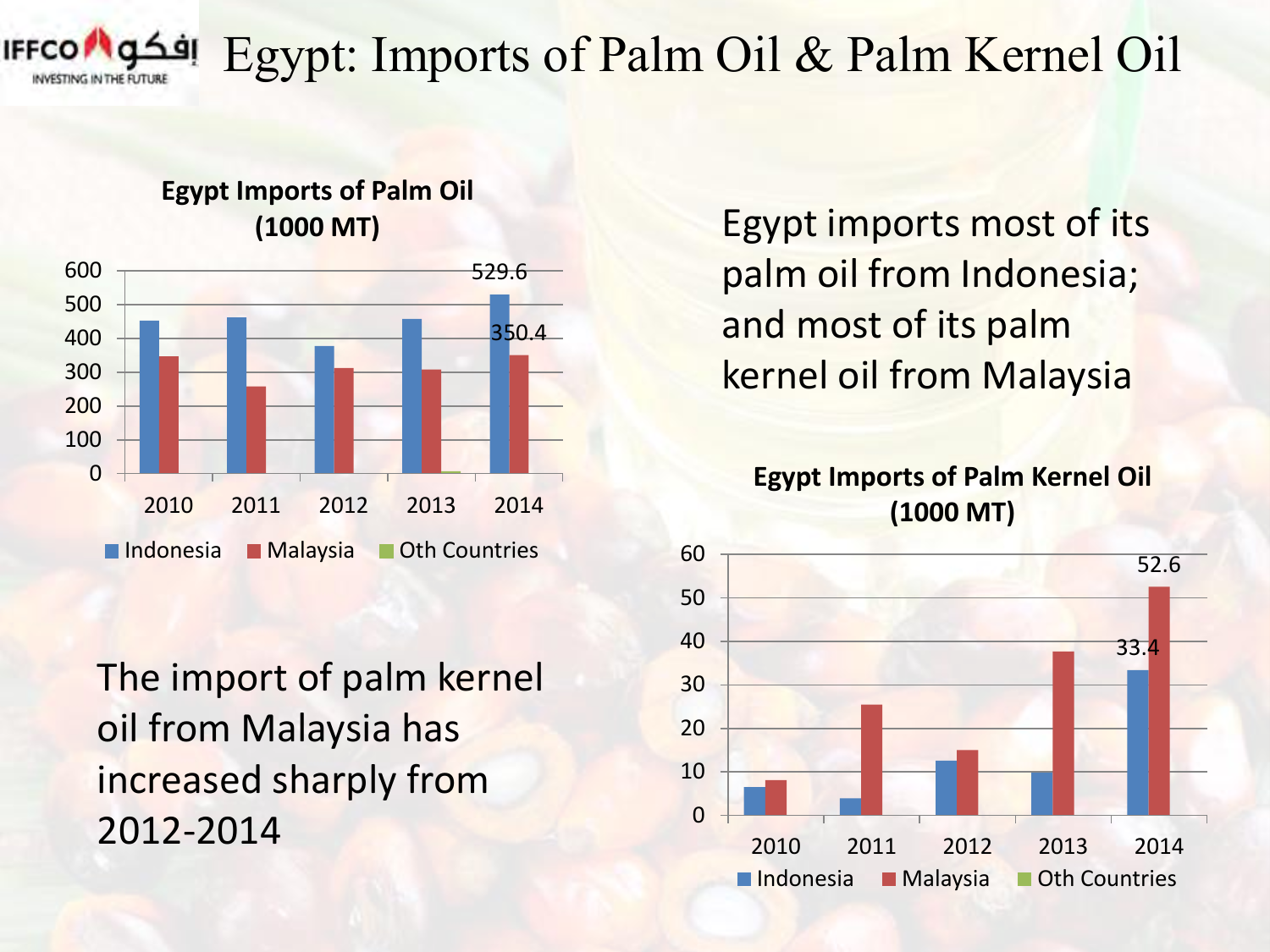

## Egypt: Exports of Vegetable Oils

Egypt is also a regional hub for re-export of vegetable oils; primarily palm oil and soybean oil

The trend of palm oil exports and soy oil exports is similar

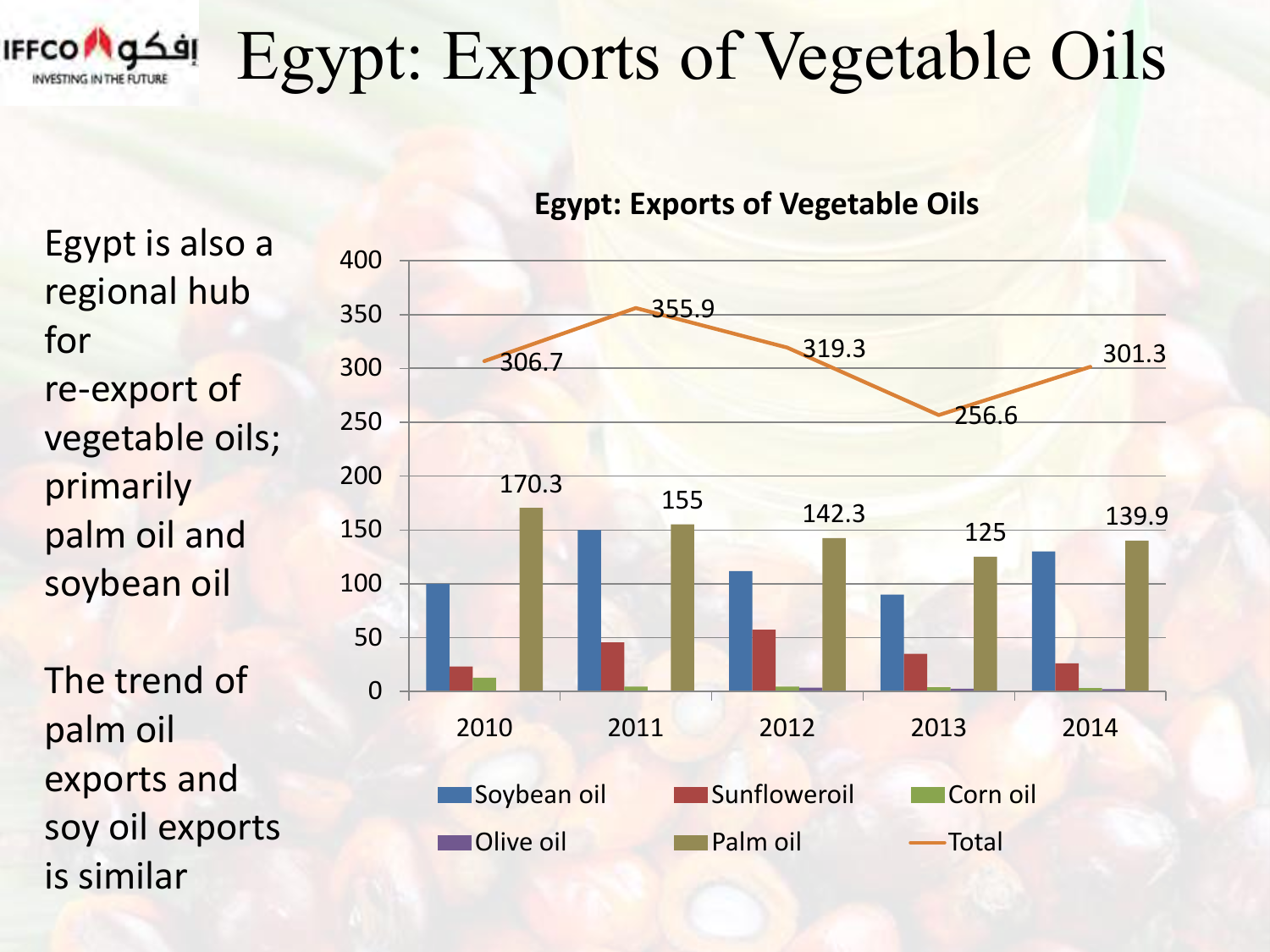

### Egypt: Exports of Palm Oil (by Destination)

Egypt's exports of palm oil were falling till 2013, but have picked up from 2014 onwards



### **Egypt Export of Palm Oil (1000 MT)**

**Iraq** is the major market for Egypt exported palm oil, contributing for about **70-80%** of the total exports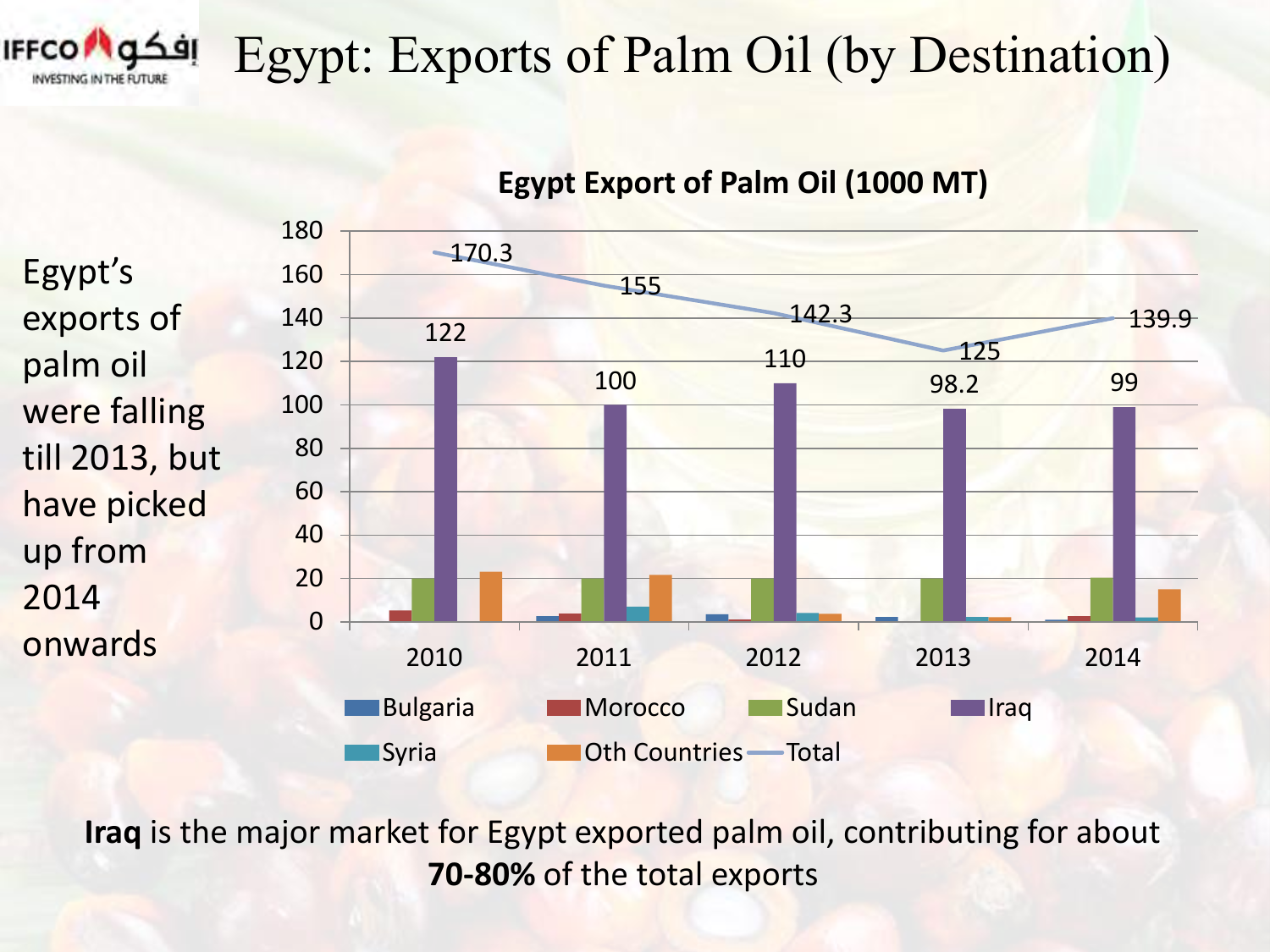

## Egypt 3-Edible Oils' Balance Sheet

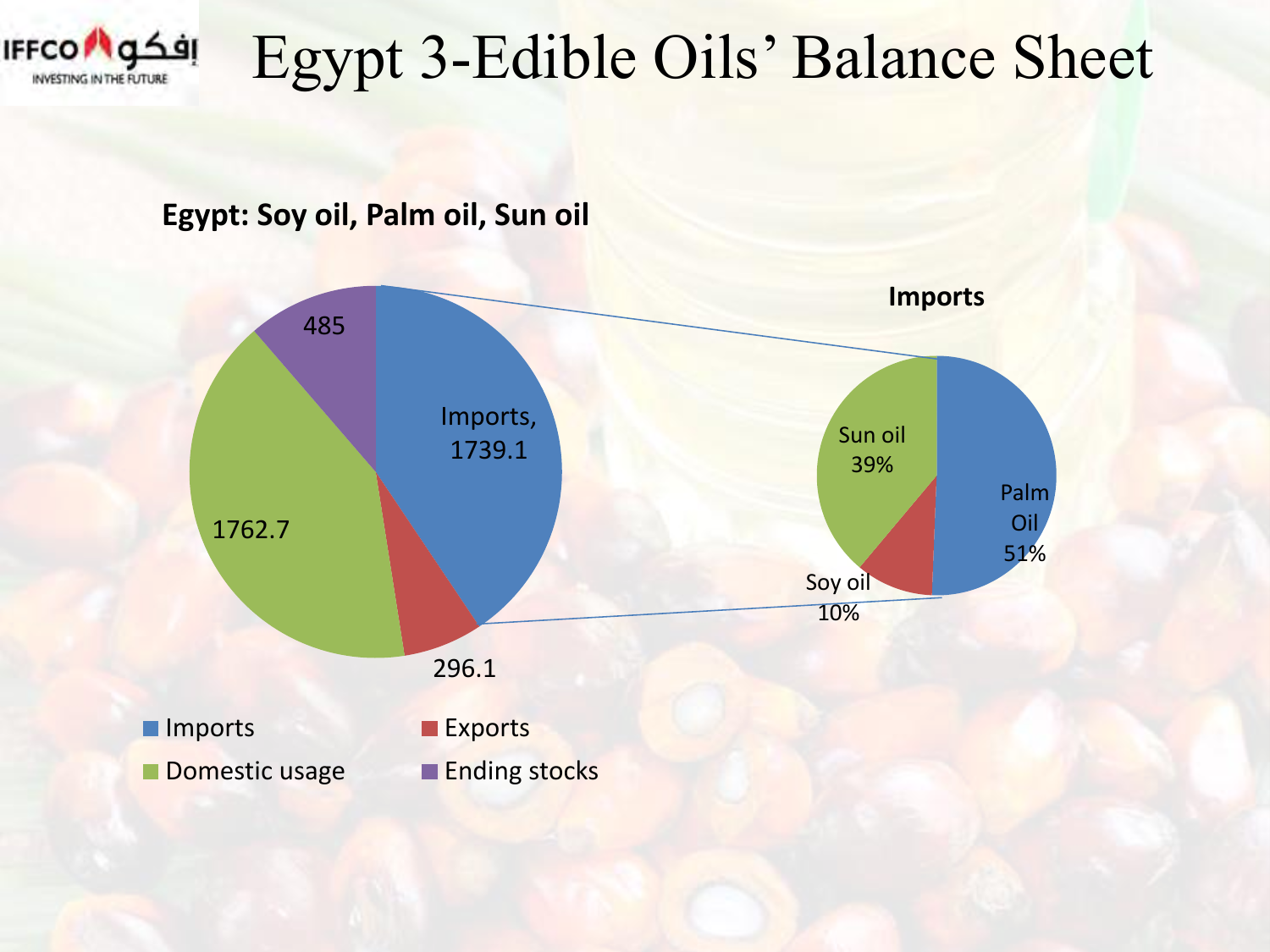

### Egypt: 3 Main Oils Balance Sheet - 2014

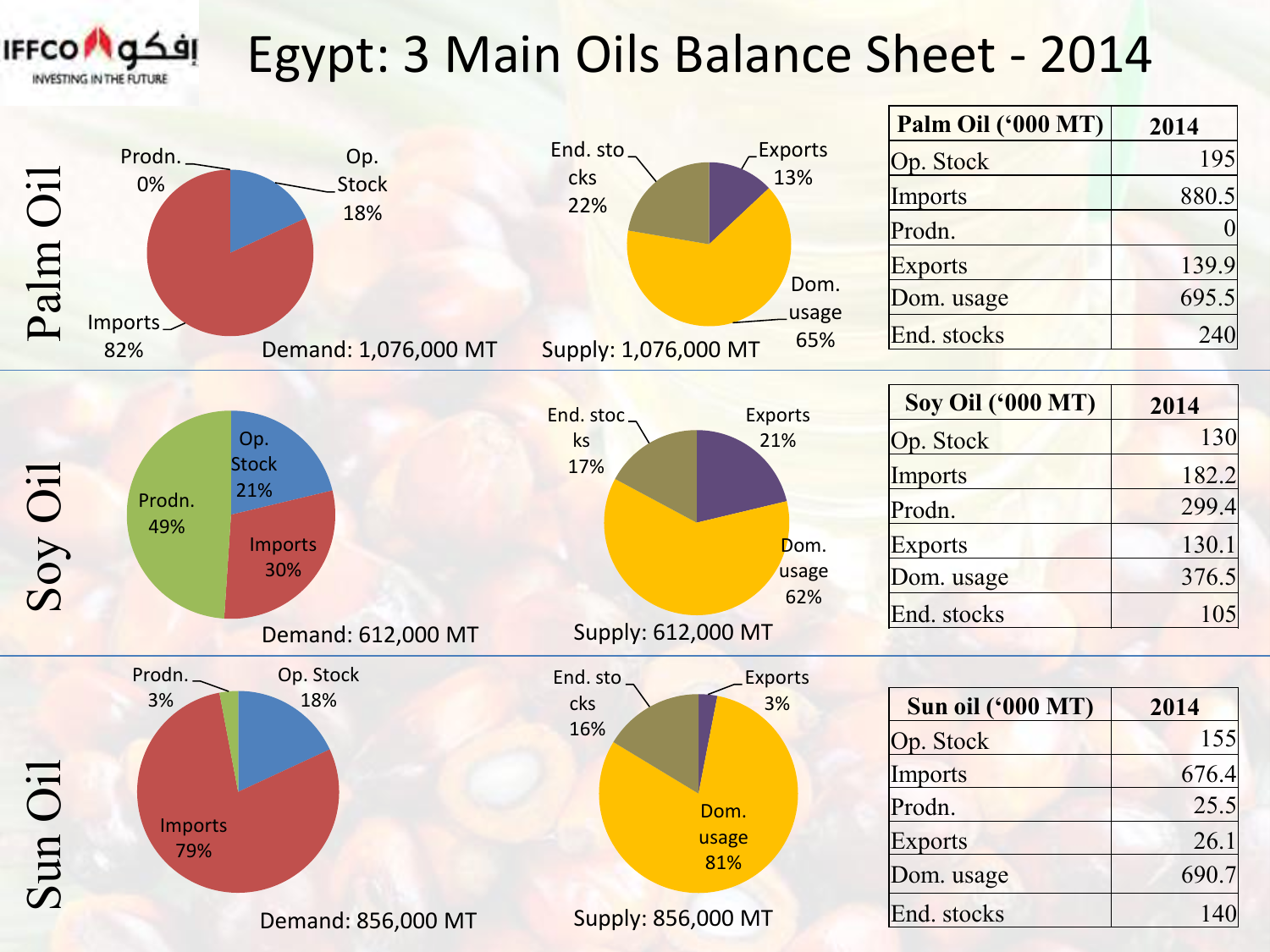

# In a Nutshell…

- Egypt's oilseed production constitutes mostly of cottonseed and groundnuts
- In order to cater to its domestic demand, Egypt imports palm oil (46%), sun oil (35%) and soy oil (10%) along with soybeans for crushing (96% of oilseeds imported)
- Palm oil consumption in Egypt has been steadily increasing; while that of sunflower oil and soybean oil has been irregular over the years
- Egypt imports most of its Palm Oil from Indonesia; and Palm Kernel Oil from Malaysia
- Egypt also acts as a regional hub for re-export of vegetable oils; with Palm Oil and Soy oil forming the major part of such exports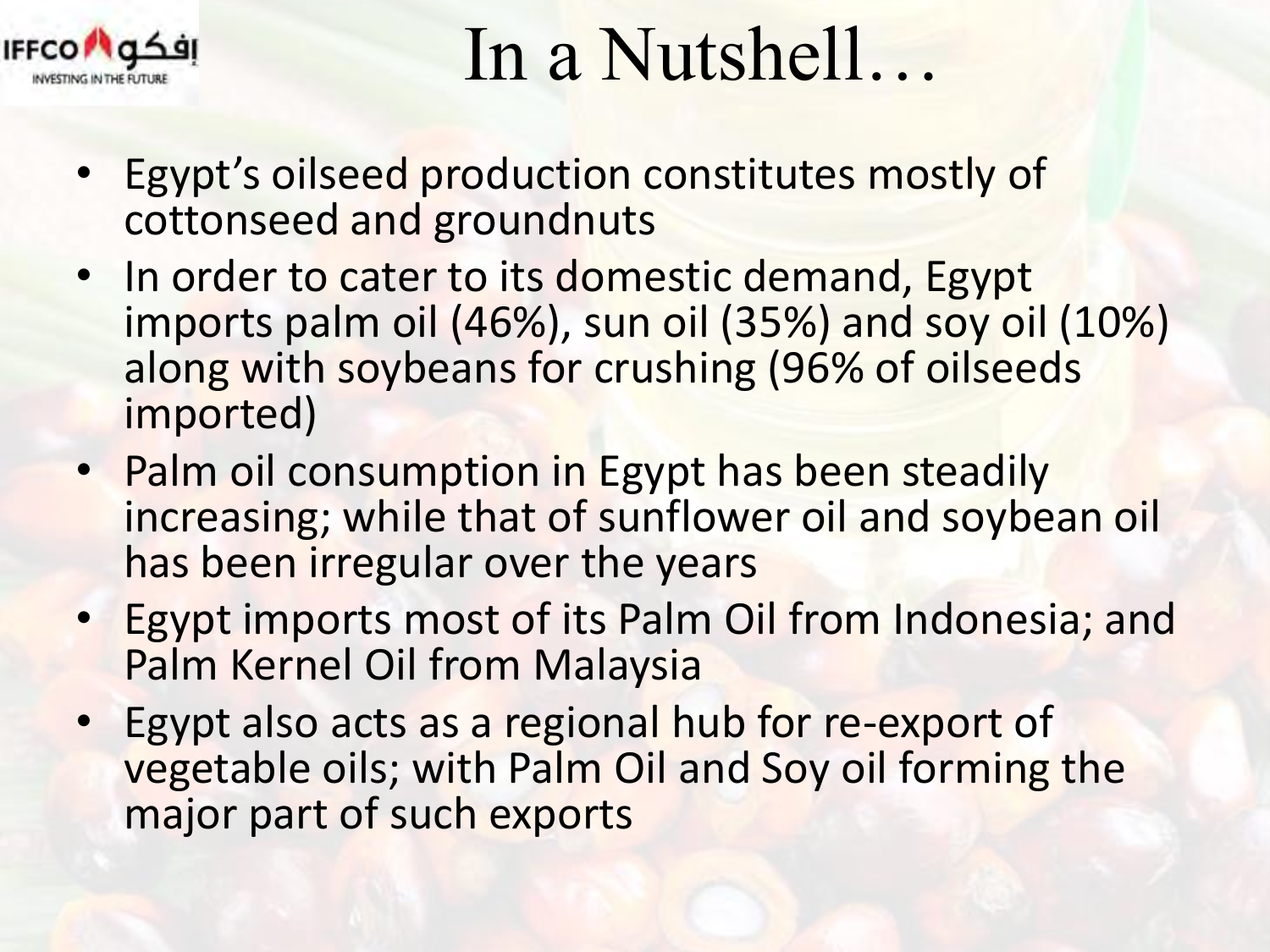

## Opportunities for Malaysian Palm Oil

- Based on the competitiveness of palm oil, it has not realized its full potential in Egypt. It accounts for only 46% of imports in Egypt, while it accounts for 65-70% of imports in the top 5 palm oil importers
- Malaysia is next to Indonesia in supplies of palm oil to Egypt and there exist opportunities to increase the market share
- Malaysia can become a source for more value added palm products to Egypt
	- High IV oleins to compete against soft oils
	- Specialized palm fats for the bakery and confectionery industry
	- High end speciality products from PKO/PO
- Need to identify mutually beneficial products for barter trade in view of Forex issues
- Need to identify possible banking arrangements between Malaysian & Egyptian banks to offer credit arrangements that can increase trade
- Malaysia is able to provide Sustainable Palm Oil with consistent quality and strong infrastructural support which enhances its competitiveness